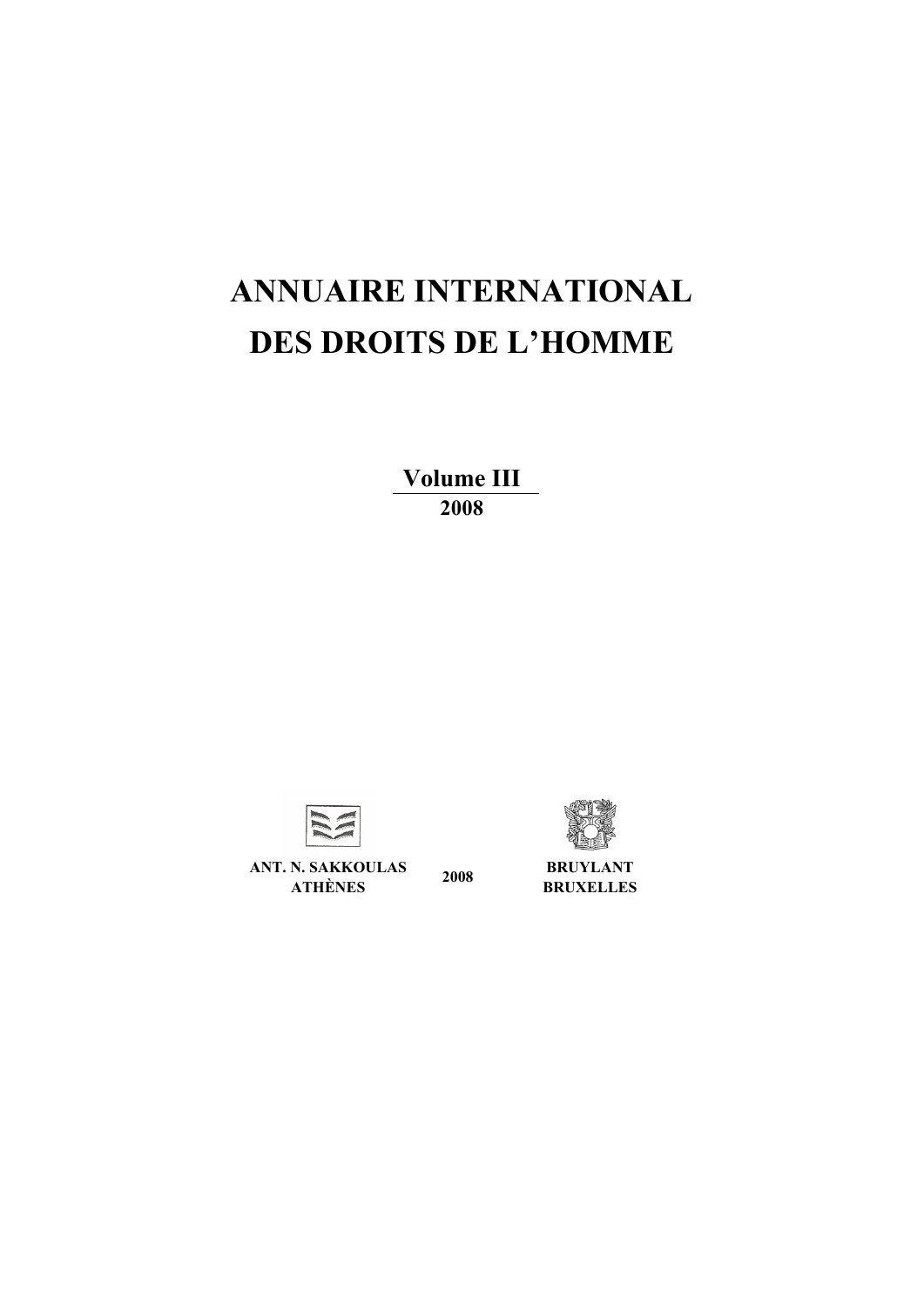# **The Limits of Cultural Traditions**

SOPHIA KOUKOULIS-SPILIOTOPOULOS

## **Outline**

*Introductory remarks.* 

- *I. The dignity and worth of the human person: a universally acknowledged foundation of human rights.*
- *II. The relationship between cultural traditions and human rights.* 
	- *Α. Requirements of international human rights treaties.* 
		- *a) Treaties sponsored by the United Nations and their specialized agencies.* 
			- *i) The UNESCO Convention on the Protection and Promotion of the Diversity of Cultural Expressions, 2005.*
			- *ii) The Convention on the Elimination of All Forms of Discrimination against Women, 1979.*
			- *iii) The Convention on the Elimination of All Forms of Racial Discrimination, 1966.*
			- *iv*) The Covenant on Civil and Political Rights, 1966.
		- *b) Treaties applying in the African, American and Asian continents.* 
			- *i) The African Charter on Human and Peoples' Rights, 1981.*
			- *ii) The Ιnter-American and African treaties on women's rights, 1994 and 2003.*
			- *iii)* The African Charter on the Rights and Welfare of the Child, 1990.
			- *iv*) The Covenant on the Rights of the Child in Islam, 2004.
			- *v) The Arab Charter on Human Rights (revised)*, *2004*.
	- *Β. The Vienna Declaration.*
	- *C. The quest for human rights: a fundamental human endeavour.*

*Concluding remarks.*

*Sophia Koukoulis - Spiliotopoulos* is an attorney at law.

**ANNUAIRE INTERNATIONAL DES DROITS DE L'HOMME** VOL. IΙI/2008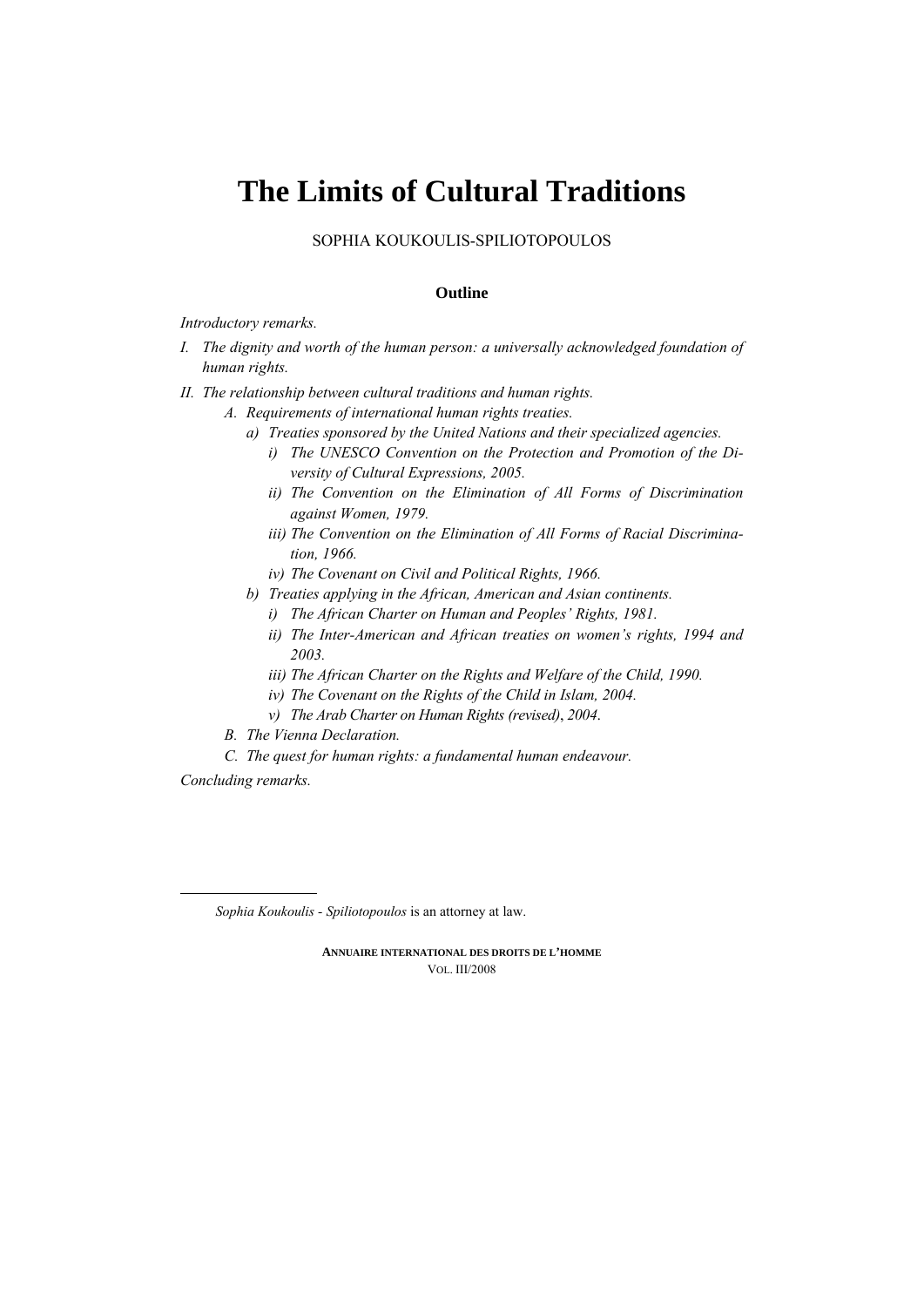#### **Introductory remarks.**

HE YEAR 2008 has been proclaimed "*European Year of Intercultural Dialogue*" by common Decision of the European Parliament and the Council<sup>1</sup>, with the aim of "raising the awareness of all those living in the EU, in particular young people, of the importance of developing an active European citizenship which is open to the world, respects cultural diversity and is based on common values in the EU as laid down in Art. 6 of the EU Treaty and the Charter of Fundamental Rights of the EU"2. Thus, the common European values (*liberty*, *democracy*, *respect for human rights and fundamental freedoms* and *the rule of law*), which are the Union's cornerstone3, will constitute the framework of the intercultural dialogue. 1. T

2. Another important event related to our subject is the entry in force this year, in record time, of the *UNESCO Convention on the Protection and Promotion of the Diversity of Cultural Expressions* (the UNESCO Convention)4, the number of States parties to which, from all parts of the world, is rapidly increasing. This Convention was the culmination of UNESCO's quest for the roots of human rights, which had confirmed that these roots go back very deep into mankind history. Thus, the *universality* of human rights and the rejection of the «clash of civilizations» and of *cultural relativism* constitute the backdrop of this Convention (*infra* Nos 15, 17-19).

3. Art. 6(1) TEU: "*The Union is founded on the principles of liberty, democracy, respect for human rights, and fundamental freedoms, and the rule of law, principles which are common to the Member States"* (cf. Art. 2 TEU in the Lisbon Treaty version, OJ C 306, 17.12.2007, p. 1).

**ANNUAIRE INTERNATIONAL DES DROITS DE L'HOMME** VOL. III/2008

-

<sup>1.</sup> Decision Nº 1983/2006/EC of the European Parliament and of the Council of 18 December 2006 concerning the European Year of Intercultural Dialogue (2008), OJ L 412/44, 30.12.2006. Arts. 2 and 3, Preamble.

<sup>2.</sup> The EU Charter of Fundamental Rights, as drafted by a first Convention, was proclaimed by the European Parliament, the Council and the European Commission at Nice, on 7.12.2000 (OJ C 364/1, 18.12.2000). It was proclaimed again at Strasbourg, on 12.12.2007 (OJ C 303/1, 14.12.2007), by these three institutions, as amended by the Convention which elaborated the Constitutional Treaty and by the Intergovernmental Conference 2004. It is granted Treaty status, in that amended form, by the Lisbon Treaty. See S. KOUKOULIS-SPILIOTOPOULOS, *Les droits sociaux: droits proclamés ou droits invocables?*, in *La Charte des droits fondamentaux: des nouveaux droits pour le citoyen européen?*, Actes du colloque organisé par l'IDHAE et le Barreau de Luxembourg, mai 2007, Bruylant 2008 (forthcoming); and *The Lisbon Treaty and the Charter of Fundamental Rights: maintaining and developing the acquis in gender equality*, in European Network of Legal Experts in the Field of Gender Equality, *European Gender Equality Law Review*, 2008-1, http://ec.europa.eu/ employment\_social/gender\_equality/legislation/index\_en.html.

<sup>4.</sup> This Convention was adopted at the 33<sup>rd</sup> session of the UNESCO General Conference, on 20 October 2005; it entered into force seventeen months later, on 18 March 2007. Until July 2008, eighty nine States and the European Community had become parties to it. See http://portal. unesco.org/culture/en.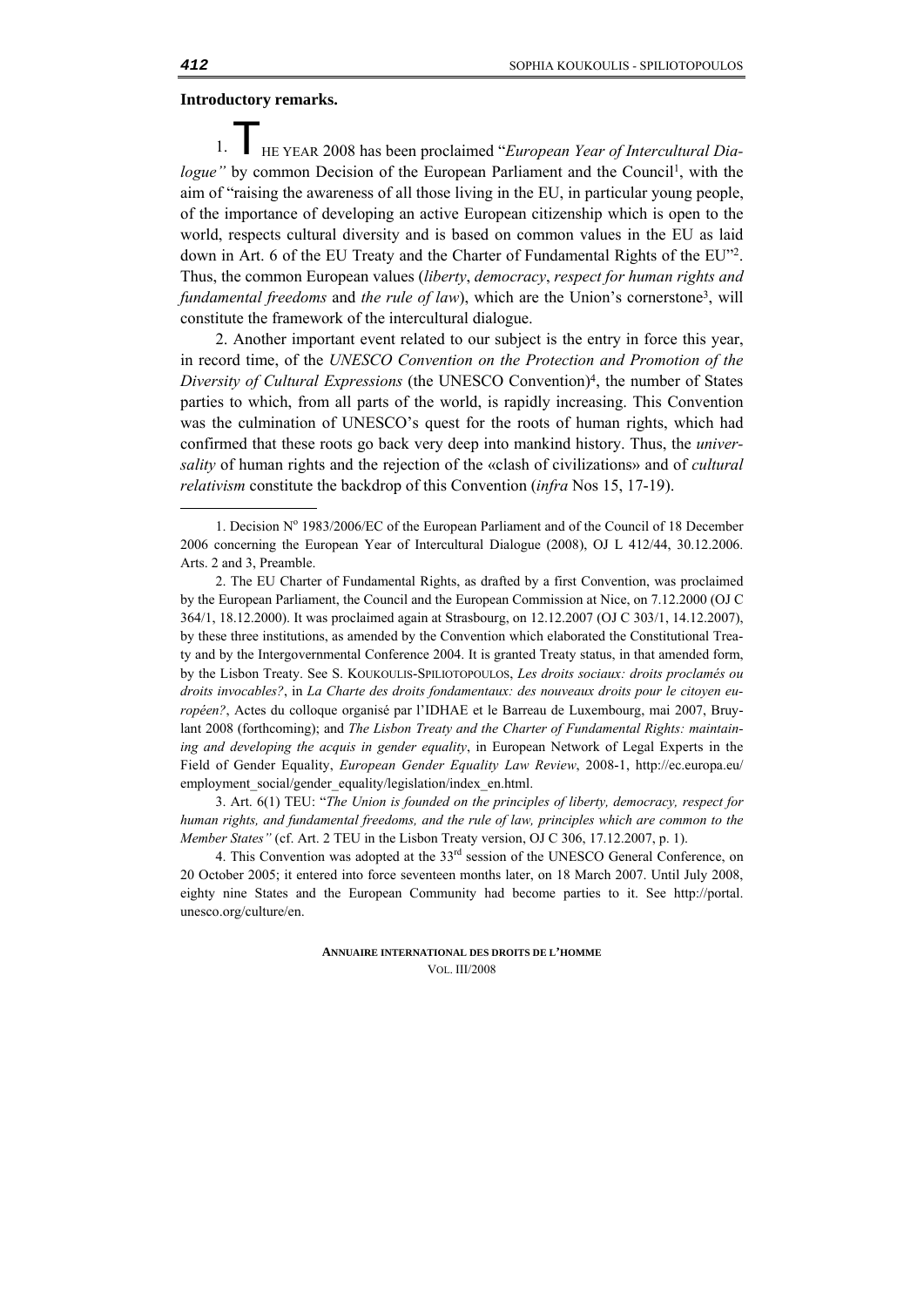<u>.</u>

3. In his particularly pertinent and challenging introduction to our Conference, Mr. Pierre Lambert invoked cultural pluralism and diversity as central themes. He also recalled the fear expressed by President René Cassin, some fifty years ago, that there might one day be "*a temptation to open a breach in the universality of human rights"*, "*under the pretext of taking account of the particularities of the peoples of various continents and regions of the earth"*.

4. Has this day come? If not, is it approaching? Who might be tempted into accepting, or even provoking, such a breach? Those who are supposed to present "particularities" or to be "different"? Or those who are expected to respect the "particularities" or "differences"? "Particularities" in what regard? "Differences" from whom? Who determines the nature, content and scope of human rights? Indeed, who confirms and who denies their existence?

5. Further, Mr. Lambert wondered whether forced marriage, genital mutilations, honour and other crimes can be tolerated in the name of cultural diversity. To put it in other words: can we accept that the *worth* of a human being varies depending on the socio-cultural and/or political context within which this human being happens to have been born and/or to live?

6. After recalling the universally acknowledged foundation of human rights, we will briefly explore the relationship between cultural traditions and human rights, relying on characteristic examples of international instruments and the requirements deriving therefrom. At the same time, we will seek expressions of the quest for human rights as a human endeavour, beyond international or national instruments and policies.

# **I. The dignity and worth of the human person: a universally acknowledged foundation of human rights.**

7. In the aftermath of World War II, the UN Charter (1945), a multilateral treaty of universal scope, *"reaffirm[ed]"* the UN peoples' *"faith in fundamental human rights, in the dignity and worth of the human person, in the equal rights of men and women"* (Preamble). Three years later, the Universal Declaration of Human Rights (Universal Declaration) (1948), which, like the UN Charter, embodies several rules of customary international law and is constantly serving as a basis for further developments in customary and treaty law<sup>5</sup>, recalled this "faith", and stressed that:

<sup>5.</sup> The International Court of Justice (ICJ) considers that both instruments embody "international custom as evidence of a general practice accepted as law", which it applies in accordance with Art. 38(1)(b) of its Statute: *United States Diplomatic and Consular Staff in Tehran (United States v. Iran),* Judgment of 24 May 1980, ICJ Reports 1980, p. 3, para. 91; *Military and Paramilitary Activities in and Against Nicaragua (Nicaragua v. United States). Merits*. Judgment of 27 June1986, ICJ Reports 1986, p. 14, paras. 176, 181-195, 235, 290; according to the second judgment, the UN Charter also constitutes a multilateral treaty.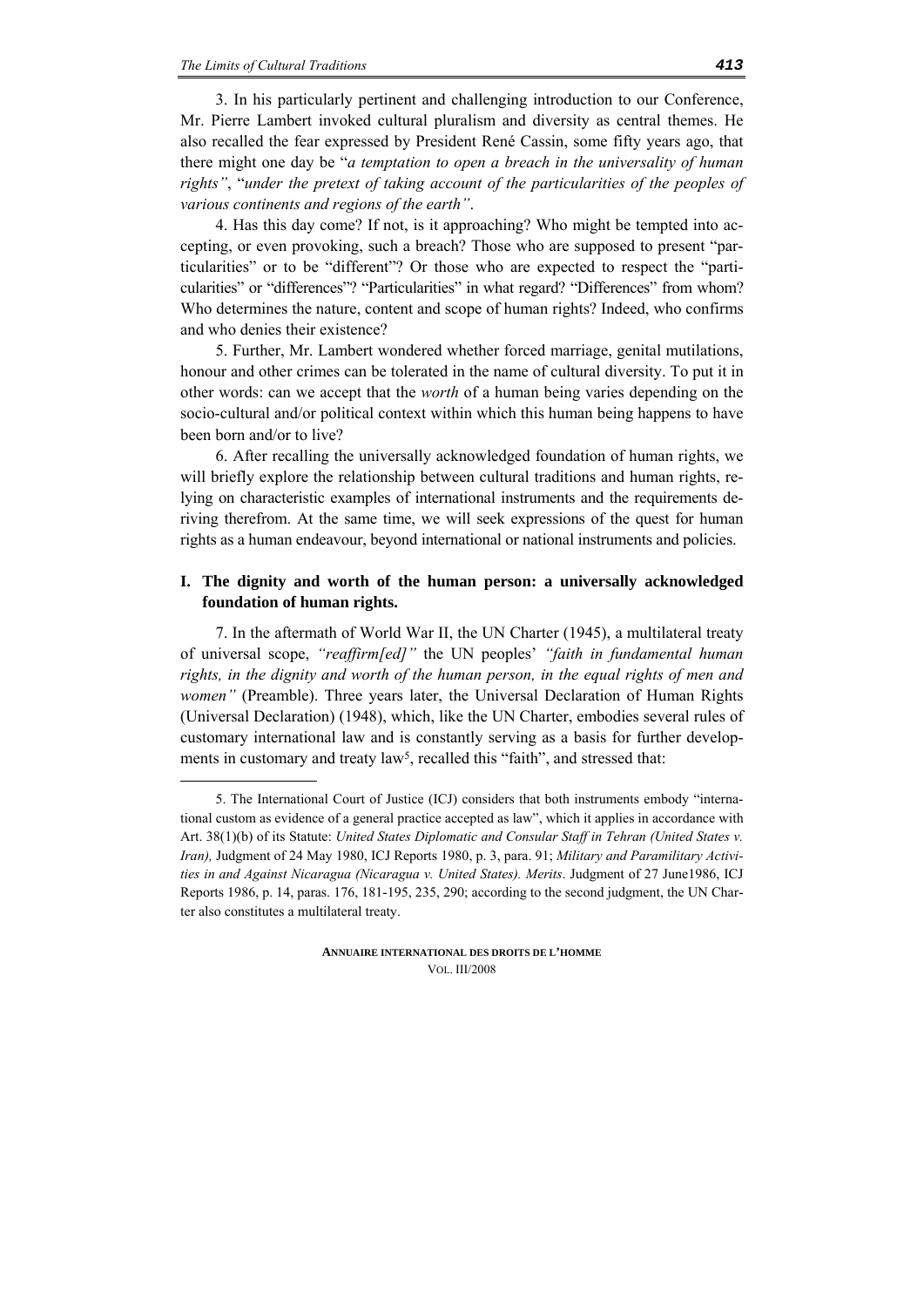"Recognition of the inherent dignity and of the equal and inalienable rights of all members of the human family is the foundation of freedom, justice and peace in the world", while "disregard and contempt for human rights have resulted in barbarous acts" (Preamble).

8. The Universal Declaration sets *"a common standard of achievement for all peoples and all nations*". Its 1<sup>st</sup> Article proclaims: "All human beings are born free *and equal in dignity and rights"*. Thus, both instruments express the *universality, indivisibility, interdependence* and *complementarity*6 of human rights, which derive from and enhance human dignity and worth.

9. These instruments were preceded, since 1919, by the International Labour Organisation (ILO) Conventions – the first international treaties that regulated not interstate relations, but matters of state jurisdiction, thus introducing a new dimension in human rights protection and initiating the penetration of international law in the sphere of domestic law, in parallel with a limitation of national sovereignty conceded by the States. The safeguard of the *dignity* of "*all human beings"* is crucial to the attainment of "*social justice"*, the aim of the ILO7.

10. As we will see more particularly below, the above principles are constantly reaffirmed worldwide, in various socio-cultural, economic and political contexts, mostly with reference to the UN Charter and the Universal Declaration. This holds for the UN *Covenants on Civil and Political Rights* (CCPR) and *on Economic, Social and Cultural Rights* (CESCR), with which the Universal Declaration forms the so-called "*International Bill of Rights"*, and the other treaties sponsored by the UN and its specialized Agencies<sup>8</sup>. The same principles are reaffirmed by human rights instruments of regional scope, including the *European Convention for the Protection of Human Rights and Fundamental Freedoms* (ECHR)9 and the other Council of Europe (CoE)

9. The ECHR refers to the UDHR in its Preamble; according to the ECtHR, human dignity is "the very essence of the ECHR"(*C.R. v UK*, 22.11.1995, Series A No 335-C, para. 42; *S.W v UK*, 22.11.1995, Series A No 335-B, para. 44; *Chr. Goodwin v UK*, 11.7.2002, Rep. 2002-VI, para. 90).

> **ANNUAIRE INTERNATIONAL DES DROITS DE L'HOMME** VOL. III/2008

<sup>6.</sup> Both instruments combine civil and political with economic, social and cultural rights, recognizing their equal rank (UN Charter, Arts. 55 and 61-72 establishing the ECOSOC; Universal Declaration, Arts. 22-28).

<sup>7.</sup> *Philadelphia Declaration concerning the aims and purposes of the ILO*, 1944, annexed to and forming an integral part of the ILO Constitution.

<sup>8.</sup> See e.g. among the most widely ratified treaties, the CCPR, 1966 (Preamble, Art. 10); the CESCR, 1966 (Preamble, Art. 13); the UN Convention on the Elimination of Racial Discrimination (CERD), 1966 (Preamble); the UN Convention on the Elimination of All Forms of Discrimination against Women (CEDAW), 1979 (Preamble); the UN Convention against Torture and Other Cruel or Degrading Treatment, 1984 (Preamble); the UN Convention on the Rights of the Child, 1989 (Preamble, Arts. 23(1), 28(2), 37(c), 39, 40); the UNESCO Convention on the Protection and Promotion of the Diversity of Cultural Expressions, 2005 (Preamble, Arts. 2, 5).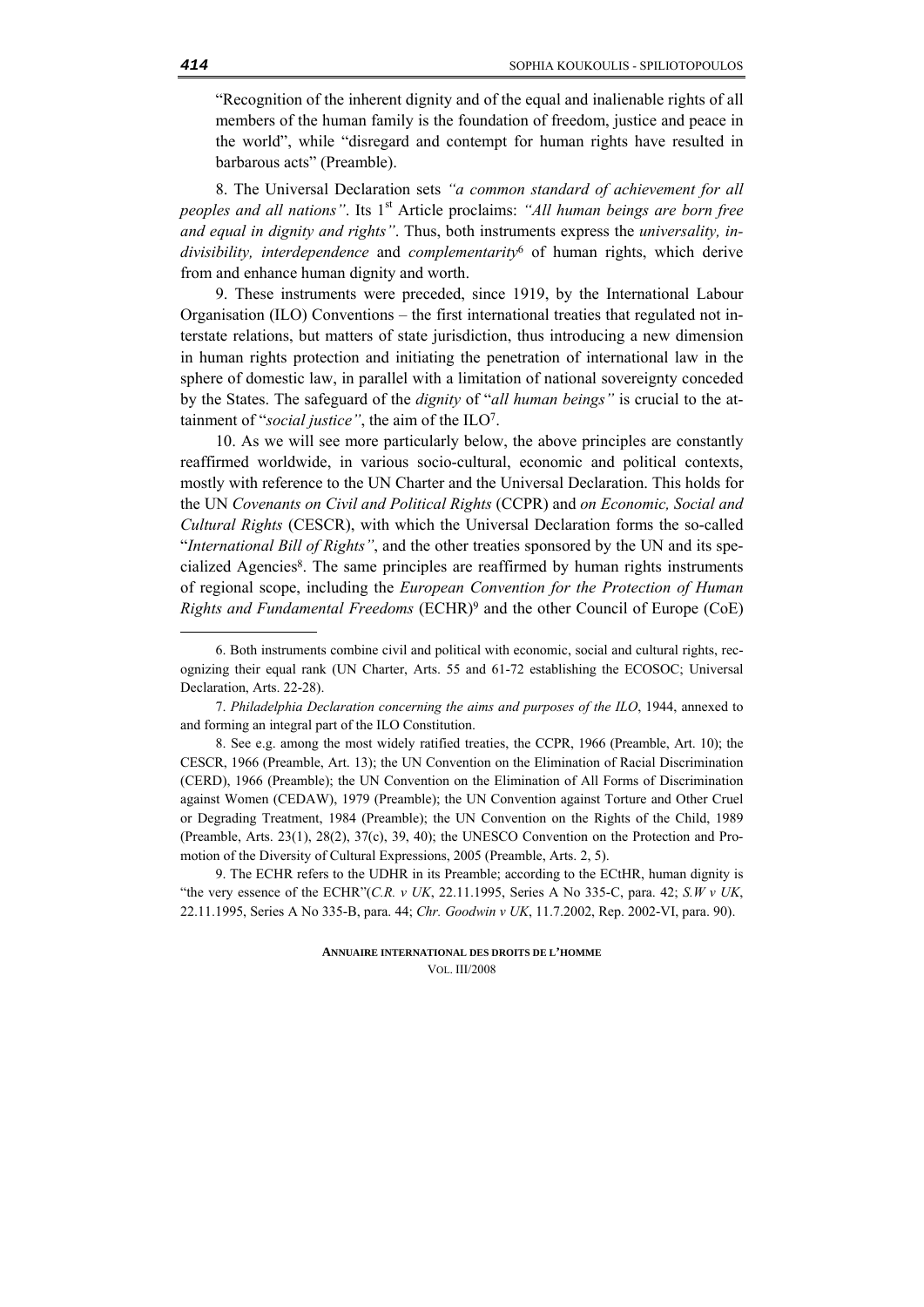-

conventions; instruments adopted by the *Organization of American States* (OAS), which comprises all North, Central and South American States (except Cuba)<sup>10</sup>; by the *Organization of African Unity* (OAU) or *the African Union* (AU), its successor since  $2002<sup>11</sup>$ , a Pan-African organization (fifty three Member States) whose structure is loosely modelled on that of the EU12 (see *infra* Nos 51-62).

11. Instruments adopted by the *Arab League*, an association of twenty two countries whose peoples are mainly Arabic speaking13, or the *Organization of the Islamic Conference* (OIC), which comprises fifty seven States whose peoples are mainly of Islamic religion, several of which are also members of the Arab League and/or the African Union14, mostly invoke as their basis the Islamic *Shari'a*, but also the princi-

11. See e. g. the OAU Convention on the Specific Aspects of Refugee Problems in Africa, 1969, in force since 20.6.1974 (Preamble), the African Charter on Human and Peoples' Rights (African Charter), 1981, in force since 21.10.1986 (Preamble, Art. 5); the African Charter on the Rights and Welfare of the Child, 1990, in force since 29.11.1991 (Preamble); the Protocol to the African Charter, on the Rights of Women in Africa, 2003, in force since 25.11.2005 (Preamble, Arts. 1(g), 3, 22-24). The first three instruments were adopted by the OAU Assembly and the third by the AU Assembly (on the OAU and AU, see http://news.bbc.co.uk/2/hi/africa/country\_profiles ).

12. See the texts of these instruments in I. BROWNLIE/G. S. GOODWIN-GILL, *Basic Documents on Human Rights*, 5th ed. Oxford University Press 2006.

14. See the Covenant on the Rights of the Child in Islam, 2004. The OIC member States are Afghanistan, Albania, Algeria, Azerbaijan, Bahrain, Bangladesh, Benin, Brunei-Darussalam, Burkina-Faso (then Upper Volta), Cameroon, Chad, Comoros, Djibouti, Egypt, Gabon, Gambia, Guinea, Guinea-Bissau, Guyana, Indonesia, Iran, Iraq, Jordan, Kazakhstan, Kuwait, Kyrghyz, Lebanon, Libyan Arab Jamahiriya, Malaysia, Maldives, Mali, Mauritania, Morocco, Mozambique, Niger, Nigeria, Oman, Pakistan, Palestine (which the OIC regards as an independent state), Qatar, Saudi Arabia, Senegal, Sierra Leone, Somalia, Sudan, Suriname, Syria, Tajikistan, Togo, Tunisia, Turkey, Turkmenistan, Uganda, United Arab Emirates, Uzbekistan, Yemen, Côte d'Ivoire. See http://news.bbc. co.uk/2/hi/middle\_east/country\_profiles and http://www.oic-oci.org/oicnew/is11/english.

<sup>10.</sup> See e.g. the American Declaration of the Rights and Duties of Man, 1948 (Preamble); the American Convention on Human Rights (AmerCHR), 1969, in force since 18.7.1978 (Preamble, Arts. 5(2), 6(2), 11(1); the Additional Protocol to the AmerCHR, in the Area of Economic, Social and Cultural Rights, 1988, in force since 16.11.1999 (Preamble); the Inter-American Convention to Prevent and Punish Torture, 1985, in force since 28.2.1987 (Preamble); the Inter-American Convention on the Prevention, Punishment and Eradication of Violence against Women, 1994, in force since 5.3.1995 (Preamble, Art.  $4(e)$ ); the Inter-American Convention on Forced Disappearance of Persons, 1994, in force since 28.3.1996 (Preamble).

<sup>13.</sup> See the Arab Charter on Human Rights (Arab Charter) (revised), 2004, in force since 15.3.2008 (Preamble, Art. 3(3), 17, 33(3), 40). Seven League member States are in Africa (Algeria, Egypt, Libya, Mauritania, Morocco, Sudan and Tunisia), fourteen in Asia (Bahrain, Djibouti, Iraq, Jordan, Kuwait, Lebanon, Oman, Qatar, Saudi Arabia, Somalia, Syria, United Arab Emirates, Yemen and Palestine (which the League regards as an independent state) and one in South America (Comoros). See http://news.bbc.co.uk/2/hi/middle\_east/country\_profiles.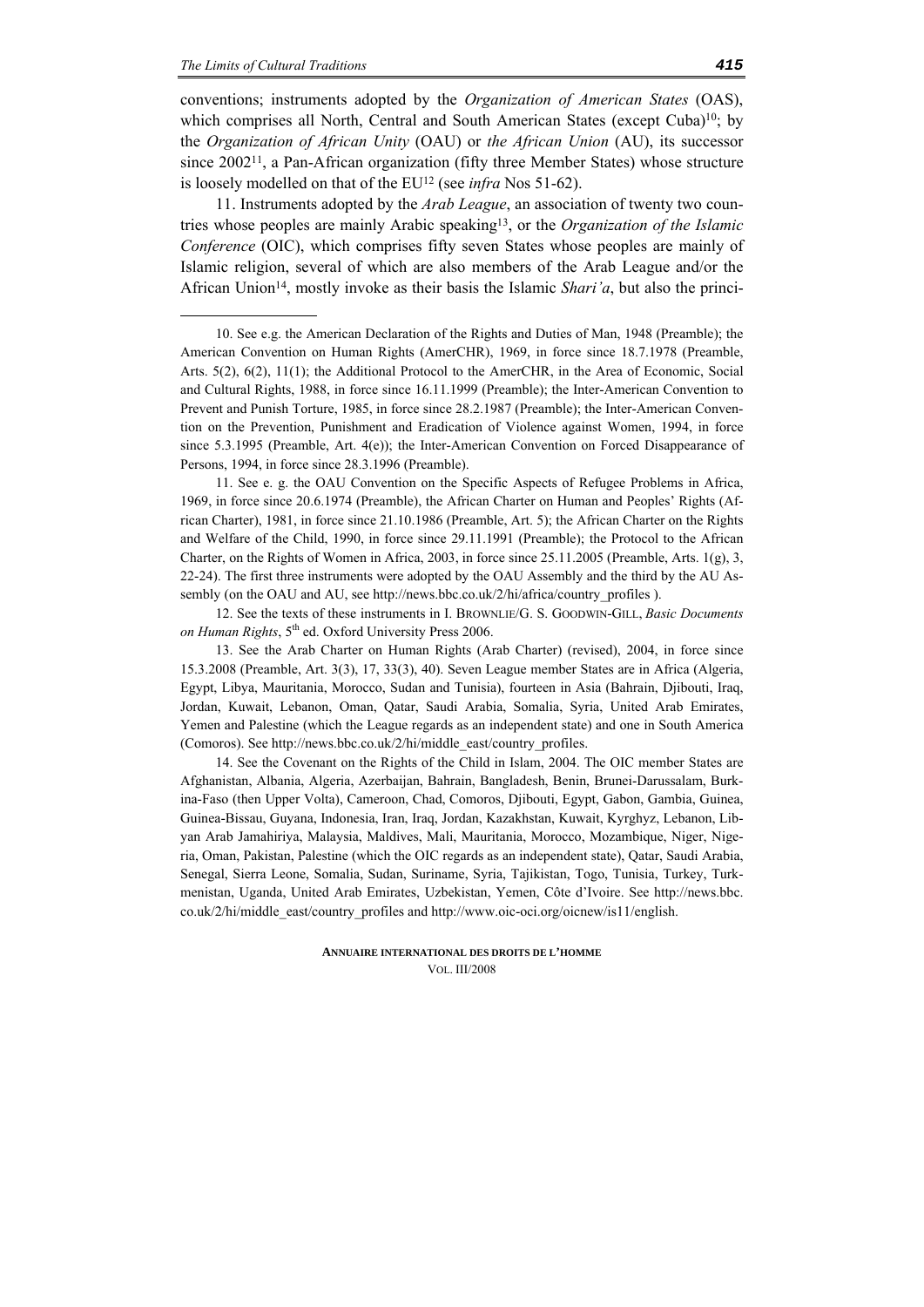ples of the Universal Declaration and the UN Charter and/or other international instruments. (see *infra* Nos 65-73).

12. Therefore, "*the inherent dignity and worth"* of the human person – of each and every human person, *per se* – is a well-established universal norm, the basis of international human rights law. All human rights derive from this norm, as the aforementioned international instruments and numerous others proclaim. Moreover, as supra-national supervisory and enforcement mechanisms involving judicial or quasijudicial protection of human rights, are developing, individuals gradually acquire an 'autonomous' status under international law: they become subjects of (substantive and procedural) rights, as well as obligations, which are not necessarily linked to their nationality15. Individual obligations arise by virtue of the "inherent in human rights" "positive obligations" of the States<sup>16</sup>; the horizontal direct effect of human rights norms, which is often explicitly provided by international treaties<sup>17</sup> or deduced therefrom by treaty bodies (examples *infra* Nos 25, 43-50); the interpretation of national law in conformity with supranational law; and/or the criminal liability of individuals under international law. Consequently, not only States, but also individuals and private legal entities are (directly or indirectly) responsible for the safeguard of the dignity and worth of the human person.

13. International human rights law permeates, *via* primary and secondary EC/EU law and ECJ case-law, the EC/EU legal order, where the limitation of national sovereignty is wider, the supervisory and enforcement mechanisms are stronger and direct effect constitutes an essential and constantly (directly or indirectly) reinforced feature18. Human rights, and *human dignity* as a fundamental right forming part of

<sup>15.</sup> See E. ROUCOUNAS, *Facteurs privés en droit international public,* Académie de Droit International, *Recueil des cours*, vol. 299 (2002), M. Nijhoff 2003, in particular p. 110 s.

<sup>16.</sup> See e.g. ECtHR *Marckx v Belgium*, 13.6.1979, Series A No 31, para. 31; *Airey v Ireland*, 9.10.1979, Series A, No 32, para. 25; *Siliadin v France*, 26.7.2005, Rep. 2005-VII, paras. 77-89; *Ilascu v Moldova & Russia*, 8.7.2004, Rep. 2004-VII, para. 313 (positive obligations are inherent in the obligations undertaken by the parties by virtue of ECHR Art. 1); HRC General Comments No 20 (Art. 7) and No 31 (Art. 2) CCPR.

<sup>17.</sup> E.g. the CCPR (Arts. 6(1), 17(2), 20); the CERD (Arts. 2, 4, 6, 7); the CEDAW (Art. 2); the Convention against Torture (Art. 4); the Convention on the Protection of All Migrant Workers and Members of their Families (Art. 16(2), 25(2)); several ILO Conventions; the African Charter (Art. 28).

<sup>18.</sup> ECJ Cases 26/62 *Van Gend & Loos* [1963] ECR 9; 106/77 *Simmenthal* [1978] ECR 629; C-397-403/01 *Pfeiffer* [2004] I-8835; V. SKOURIS, *Fundamental Rights and Fundamental Freedoms: The Challenge of Striking a Delicate Balance*, SAME AUTHOR, *Effet utile versus Legal Certainty: the Case-law of the Court of Justice on the Direct Effect of Directives*, European Business Law Review, vol. 17, issue 2, 2006, p. 225, p. 241, respectively; S. PRECHAL, *Does direct effect still matter?*, CML Rev. 2000, p. 1048-1069.

**ANNUAIRE INTERNATIONAL DES DROITS DE L'HOMME** VOL. III/2008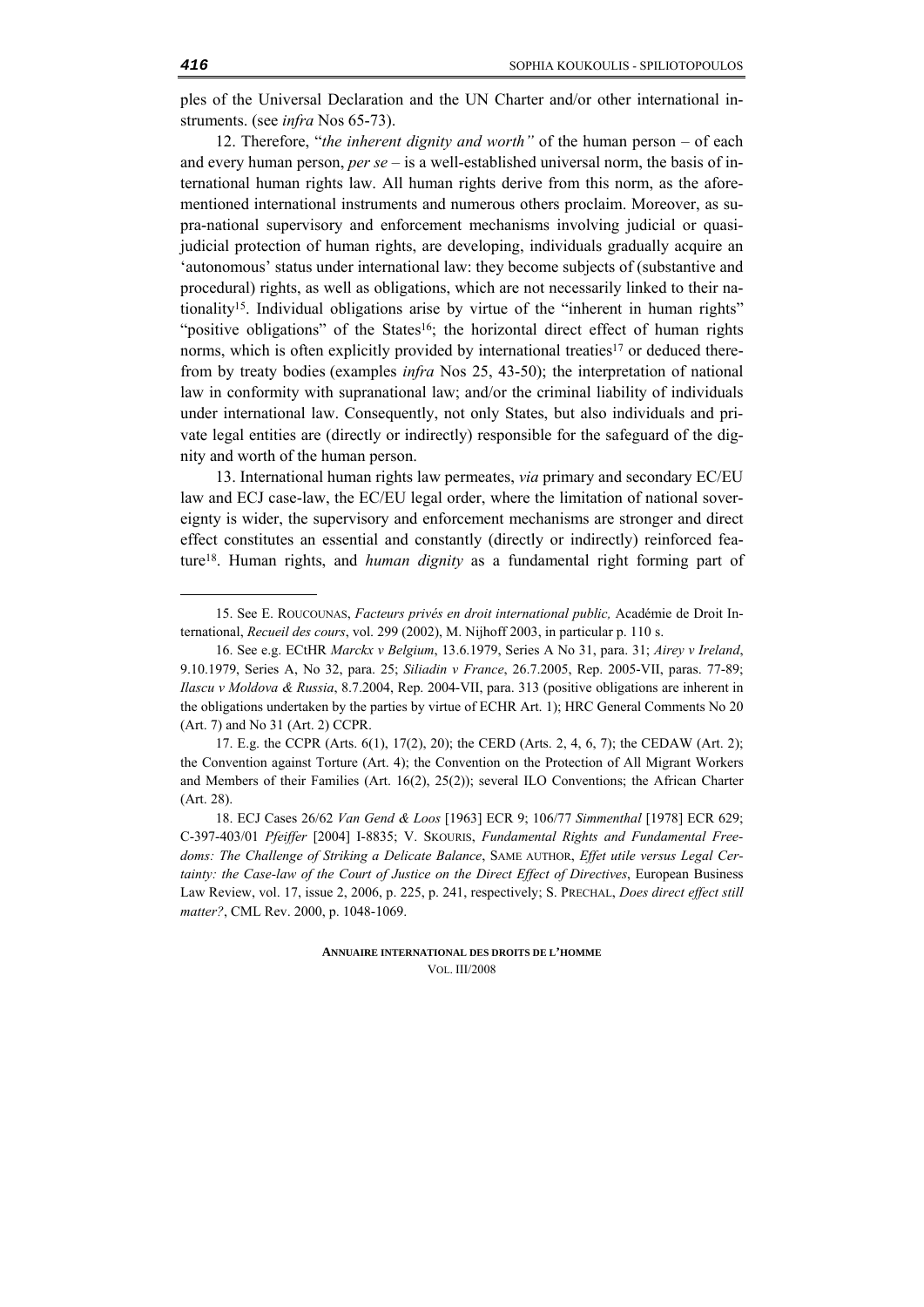<u>.</u>

EC/EU law<sup>19</sup> – indeed "the most fundamental right of all"<sup>20</sup> along with the right to life – constitute the Union's cornerstone (supra No 2); they are binding and judicially enforceable upon the Union, its Member States and individuals.

14. Another well-known feature of human rights norms also obviously derives from the dignity and worth of the human being: human rights norms, whether international or national, provide a *minimum* guarantee, which can be surpassed by any other international or national norm; indeed, according to a principle of international human rights law, which is expressed in most human rights treaties<sup>21</sup>, in Art. 53 of the EU Fundamental Rights Charter<sup>22</sup> and in ECJ case-law<sup>23</sup>, the rules that are more favourable to human rights prevail, whatever their source, the principles of *lex posterior* and *lex specialis* not applying to them<sup>24</sup> (principle of the more favourable norm).

15. In the quest for the roots of human rights that led to the UNESCO Convention (*supra* No 3, *infra* Nos 17-19), a significant milestone was the realization of the book *"The Right to be a Man"*, a contribution to the twentieth anniversary of the Universal Declaration. On the initiative and under the coordination of Jeanne Hersch, then director of UNESCO's Section of Philosophy, all UNESCO Member States were

21. E.g*.* the ECHR (Art. 53); the European Social Charter (ESC), 1961 (Art. 32); the ESC (revised) (Art. H) and all other CoE treaties; the CCPR (Art. 5); the CESCR (Art. 5); the Convention on the Rights of the Child (Art. 41); the CEDAW (Art. 23); the Convention on the Protection of All Migrant Workers the ILO Constitution (Art. 19(8)); the UNESCO Convention on the Protection and Promotion of the Diversity of Cultural Expressions (Art. 20(2)); the AmerCHR (Art. 29); the Additional Protocol to the AmerCHR in the Area of Economic, the Social and Cultural Rights (Art. 4); the Inter-American Convention to Prevent and Punish Torture (Art. 16); the Inter-American Convention on the Prevention, Punishment and Eradication of Violence against Women (Arts. 13, 14); the Inter-American Convention on Forced Disappearance of Persons (Art. XV); the OAU Convention on the Specific Aspects of Refugee Problems in Africa, 1969 (Preamble, Art. VIII); the African Charter (Art. 60) and its Protocols on the African Court (Art. 7) and on the Rights of Women (Art. 31); the Arab Charter (Art. 43); the African Charter on the Rights and Welfare of the Child (Art. 1(2)).

22. Art. 53 of the Charter: "*Nothing in this Charter shall be interpreted as restricting or adversely affecting human rights and fundamental freedoms as recognized, in their respective fields of application, by Union law and international law and by international agreements to which the Union, the Community or all Member States are party, including the [ECHR], and by the Member States' constitutions*." On the Charter see *supra* note 2.

23. See *e.g.* ECJ Cases C-50/96 *Schröder* [2000] ECR Ι-774, para. 59; C-81/05, *Cordero Alonso* [2006] ECR I-7569, para. 35.

24. On this principle see E. ROUCOUNAS, *Engagements parallèles et contradictoires,* Académie de Droit International, *Recueil des cours*, M. Nijhoff, vol. 206 (1987-VI), p. 197-221. Cf. ECJ *Schröder,* op. cit.

<sup>19.</sup> ECJ Case C-377/98 *The Netherlands v European Parliament,* [2001] ECR I-7079, para. 70.

<sup>20.</sup> ECJ Attorney General Fr. JACOBS in Case C-377/98 *The Netherlands v European Parliament,* para. 197.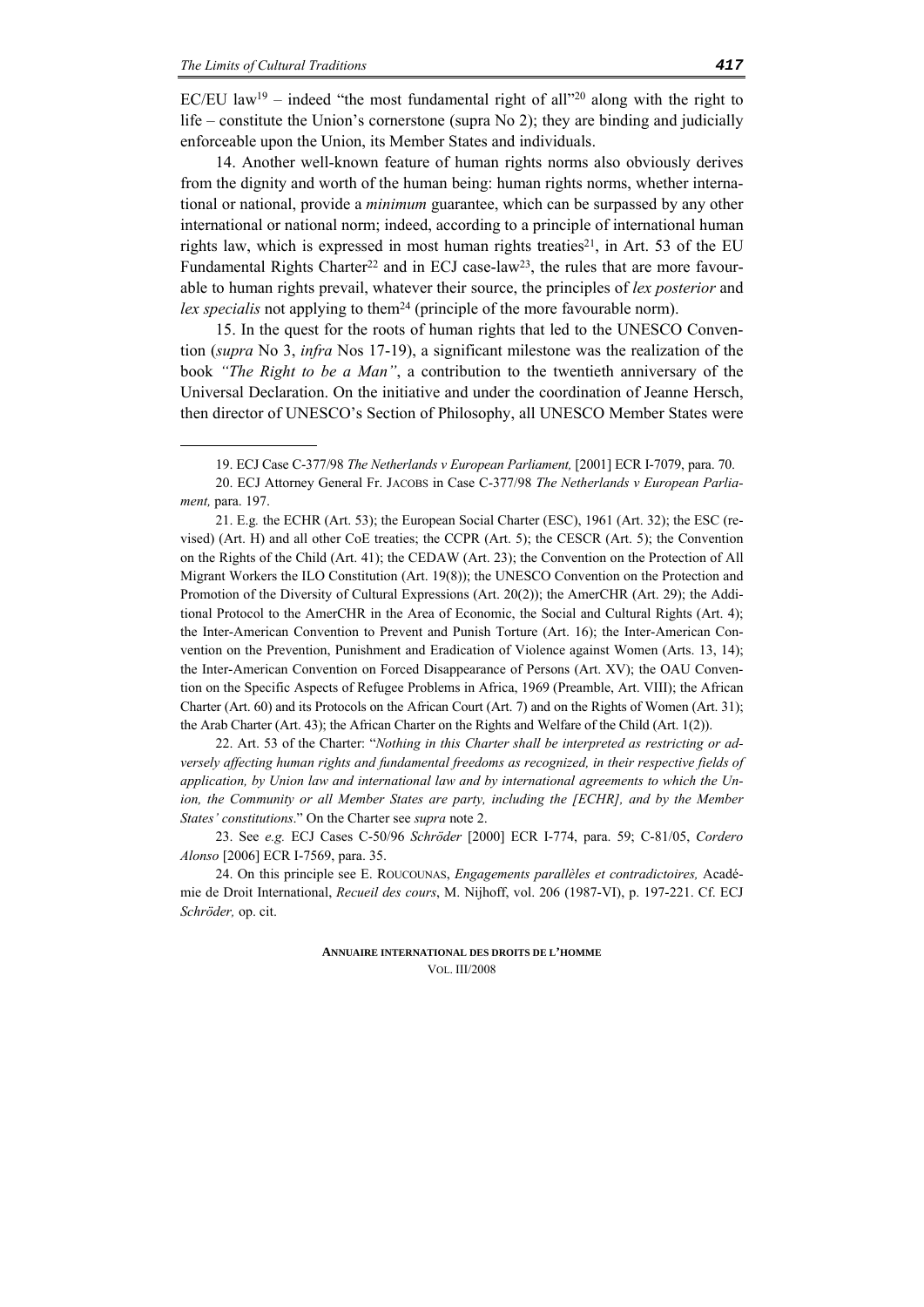asked to send texts written any time before 1948, the year of the Universal Declaration, in whatever form, which expressed, in their opinion, the meaning of human rights. In the words of the then UNESCO Director General René Maheu, "the harvest was admirable. The quantity and quality of the texts and the variety of the problems, ideas and forms of expression were surprising; but what was even more striking was the extraordinary impression of harmonious similarities". "*We saw the wide range of the themes that inspired the Universal Declaration open-up by itself*"25.

#### **II. The relationship between cultural traditions and human rights.**

## *A. Requirements of international human rights treaties.*

16. Certain international treaties explicitly proclaim that human rights set limits on cultural traditions, they exclude the invocation of the latter as a justification for human rights violations and they require that the States parties take measures to modify or eradicate adverse traditions. This obligation is stressed by treaty bodies, which, moreover, consider that such a requirement is inherent in human rights norms, and that, therefore, it applies even where it is not explicitly stipulated. Examples include the following:

#### *a) Treaties sponsored by the United Nations and their specialized agencies.*

*i) The UNESCO Convention on the Protection and Promotion of the Diversity of Cultural Expressions* (UNESCO Convention), 2005.

17. As Ms Stenou will more specifically deal with this Convention, we will only mention its features and guiding principles which are more closely related to our subject. This Convention implements UNESCO's dual mandate of promoting the "fruitful diversity of cultures" and the "free flow of ideas by word and image", as expressed in its Constitution (1946). Its merit lies in the place it assigns to creativity in the context of globalization. It aims to benefit individuals and societies as a whole by guaranteeing them the enjoyment of a diversity of cultural expressions in a spirit of openness, balance and freedom. Foremost among the beneficiaries are countries lacking the capacity for the production and dissemination of their cultural expressions, particularly *developing countries*. The Convention requires several measures in their favour, including the strengthening of their cultural industries and their institutional and management capacities, the transfer of technology and know-how, and different forms of financial assistance. Moreover, the Convention recognizes the importance of the cultural expressions and traditional forms of knowledge of *minorities and indige-*

**ANNUAIRE INTERNATIONAL DES DROITS DE L'HOMME** VOL. III/2008

<sup>25.</sup> UNESCO, *The Right to be a Man*, R. Laffont, Paris, 1968, Foreword by R. MAHEU (emphasis added).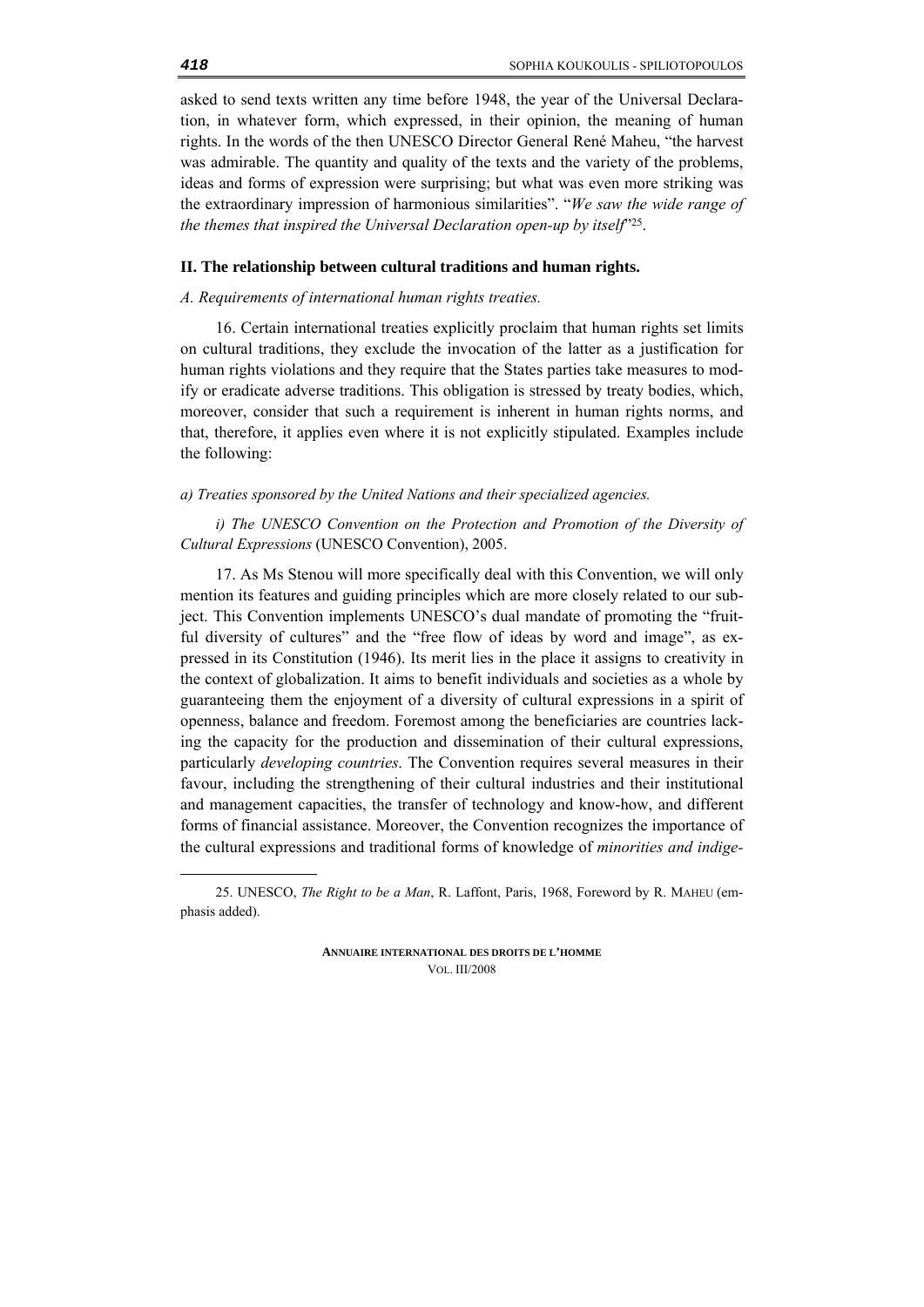*nous peoples* (Preamble); it affirms the *principle of equal dignity of and respect for all cultures* (Art. 2 (3)); and it requires "due attention to the *special circumstances and needs* of various social groups, including persons belonging to minorities and indigenous peoples" (Art.  $7(1)(a)$ ). As the cultural expressions of these persons are often weakened, the UNESCO General Conference considers that "they will likely become a priority under the Convention"26.

18. The UNESCO Convention repeatedly refers to the Universal Declaration, the UN Charter, international human rights law and universally recognized human rights instruments, as the framework within which its provisions have to be read and implemented27. Moreover, Art. 2 proclaims "*Guiding principles*", the first of which is the "*Principle of respect for human rights and fundamental freedoms*":

"No one may invoke the provisions of this Convention in order to infringe human rights and fundamental freedoms as enshrined in the Universal Declaration of Human Rights or guaranteed by international law, or to limit the scope thereof."

19. Therefore, respect for human rights and fundamental freedoms – indeed their universality – constitutes the backdrop of the UNESCO Convention. As the UNESCO General Conference pointed out, the Convention recognizes, in line with the UNESCO *Universal Declaration on Cultural Diversity*, 2001, "the connecting link between cultural diversity and the full realization of human rights and fundamental freedoms; one could not exist without the other". "Thus, *the risk of cultural relativism*, which in the name of diversity would recognize cultural practices that infringe the fundamental principles of human rights, has been eliminated"28.

*ii) The Convention on the Elimination of All Forms of Discrimination against Women* (CEDAW), 1979.

20. Art. 5(a) of the CEDAW requires that the States parties:

"take all appropriate measures", "to modify the social and cultural patterns of conduct of men and women, with a view to achieving the elimination of prejudices and customary and all other practices which are based on the idea of the inferiority or the superiority of either of the sexes or on stereotyped roles of men and women"29.

<sup>26.</sup> UNESCO General Conference, 33rd session, 2005, *Ten keys to the Convention on the Protection and Promotion of the Diversity of Cultural Expressions*, p. 11-12.

<sup>27.</sup> See Preamble, Arts. 2(1) and (2), 5(1), 8(1).

<sup>28.</sup> UNESCO General Conference, *Ten keys to the Convention*, op. cit., p. 8 (emphasis added).

<sup>29.</sup> See R. HOLTMAAT, *"Towards Different Law and Public Policy: the significance of Art. 5a CEDAW for the elimination of structural gender discrimination"*, SZW, 2004*, Research on behalf* 

**ANNUAIRE INTERNATIONAL DES DROITS DE L'HOMME** VOL. III/2008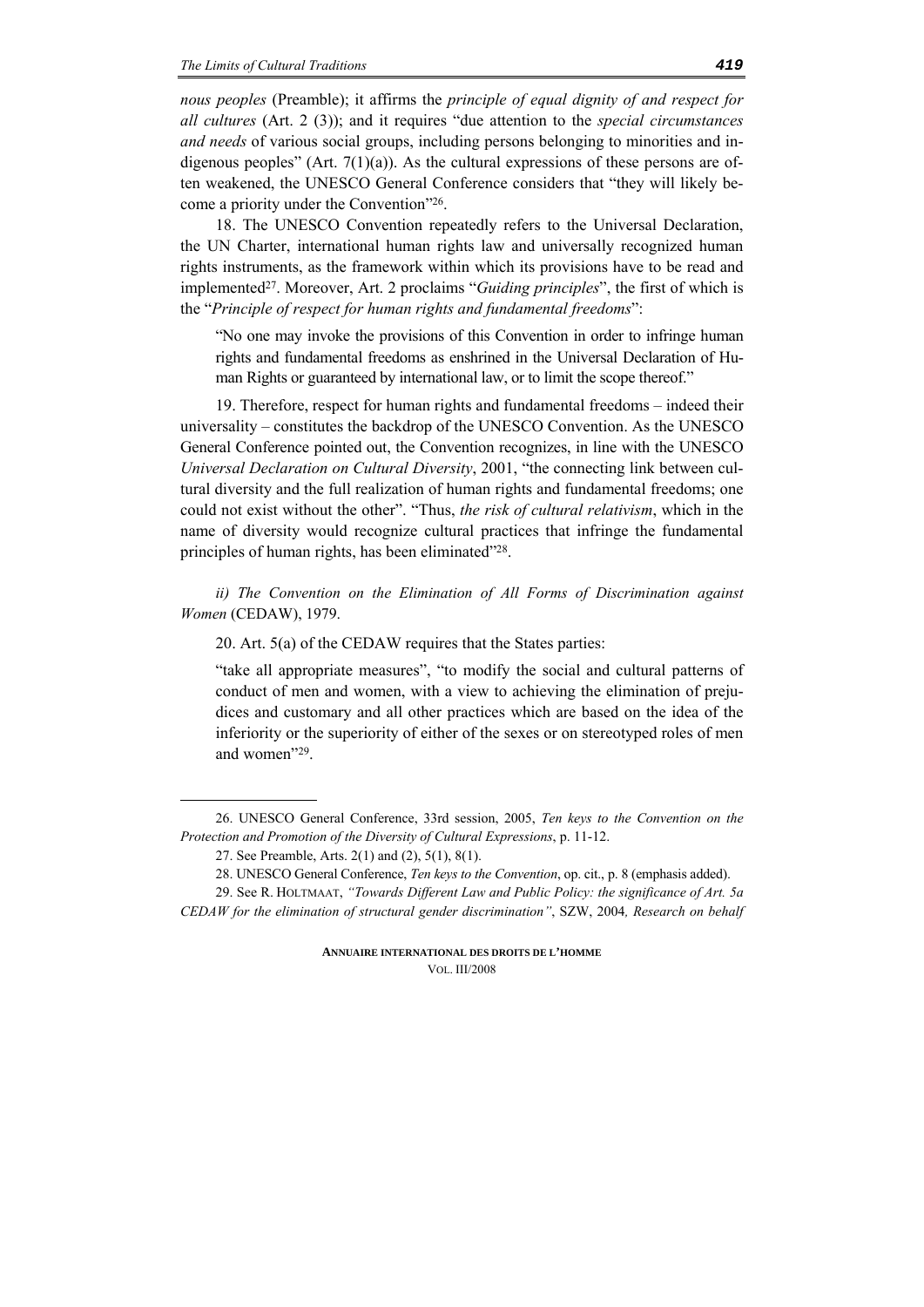21. The Committee monitoring CEDAW implementation (the Committee) invokes Art. 5(a) in conjunction with other CEDAW provisions, as a horizontal requirement, as well as an autonomous norm30. It combines it e.g. with requirements relating to education (Art. 10) or marriage and the family (Art. 16), as well as matters not explicitly addressed by the CEDAW, which it nonetheless considers to be forms of gender-based discrimination, such as violence against women, including domestic violence, which it regards as an expression of sexual stereotypes $31$  and which in some States is even allowed by law<sup>32</sup>. We will rely on Committee Comments of the years 2007-2008.

22. In a standard comment, the Committee expresses its concern about "the prevalence of a *patriarchal ideology* with firmly entrenched *stereotypes* and the persistence of deep-rooted *adverse cultural norms, customs and traditions* […] that discriminate against women and constitute obstacles to women's enjoyment of their human rights" and about "conservative views contesting women's human rights on the basis of *cultural values and the preservation of national identity*". It urges the States:

*"to view culture as a dynamic dimension in the country's life and social fabric, subject to many influences over time and therefore to change"*; "to put into place without delay a comprehensive strategy, including clear goals and timetables, *to modify or eliminate negative cultural practices and stereotypes* that are harmful to and discriminate [directly or indirectly] against women and to promote the full enjoyment of their human rights"<sup>33</sup>.

23. Recent examples of adverse traditional practices, which in certain countries are allowed by law and in others are stronger than law34, include the following: stoning to death and flogging of women for committing fornication (extra-marital sexual

*of the Dutch Ministry of Social Affairs and Employment*, PO Box 90801, 2509 LV The Hague, The Netherlands, 2004.

<sup>30.</sup> See e.g. General Recommendation No  $3(6<sup>th</sup> S<sub>e</sub>)$  Session, 1987) on the requirements of Article 5.

<sup>31.</sup> General Recommendation No 19; UN Secretary General, Study on all forms of violence against women, A/61/122 and Add./Corr.1, which the Committee recommends to States parties.

<sup>32.</sup> E.g. in Nigeria, the Penal Code, allows a man to chastise his wife (Nigeria NGO Coalition, Shadow Report to the  $41<sup>st</sup>$  Session, 2008).

<sup>33.</sup> E.g. Concluding Comments: Mauritania, Niger, 38<sup>th</sup> Session, 2007; Mozambique, 38<sup>th</sup> Session, 2007; Guinea, Jordan, Kenya, Henduras, 39<sup>th</sup> Session, 2007; Lebanon, 40<sup>th</sup> Session, 2008; Concluding Observations: Tanzania, 41<sup>st</sup> Session, 2008 (emphasis added). See also Concluding Observations: Yemen,  $41<sup>st</sup>$  Session, 2008.

<sup>34.</sup> See General Recommendations No 19 (11<sup>th</sup> Session, 1992, violence against women); No 14 ( $9<sup>th</sup> Session, 1990$ , female circumcision); No 21 ( $13<sup>th</sup> Session, 1994$ , equality in marriage and family relations) and Concluding Comments or Observations, such as those quoted in notes below.

**ANNUAIRE INTERNATIONAL DES DROITS DE L'HOMME** VOL. III/2008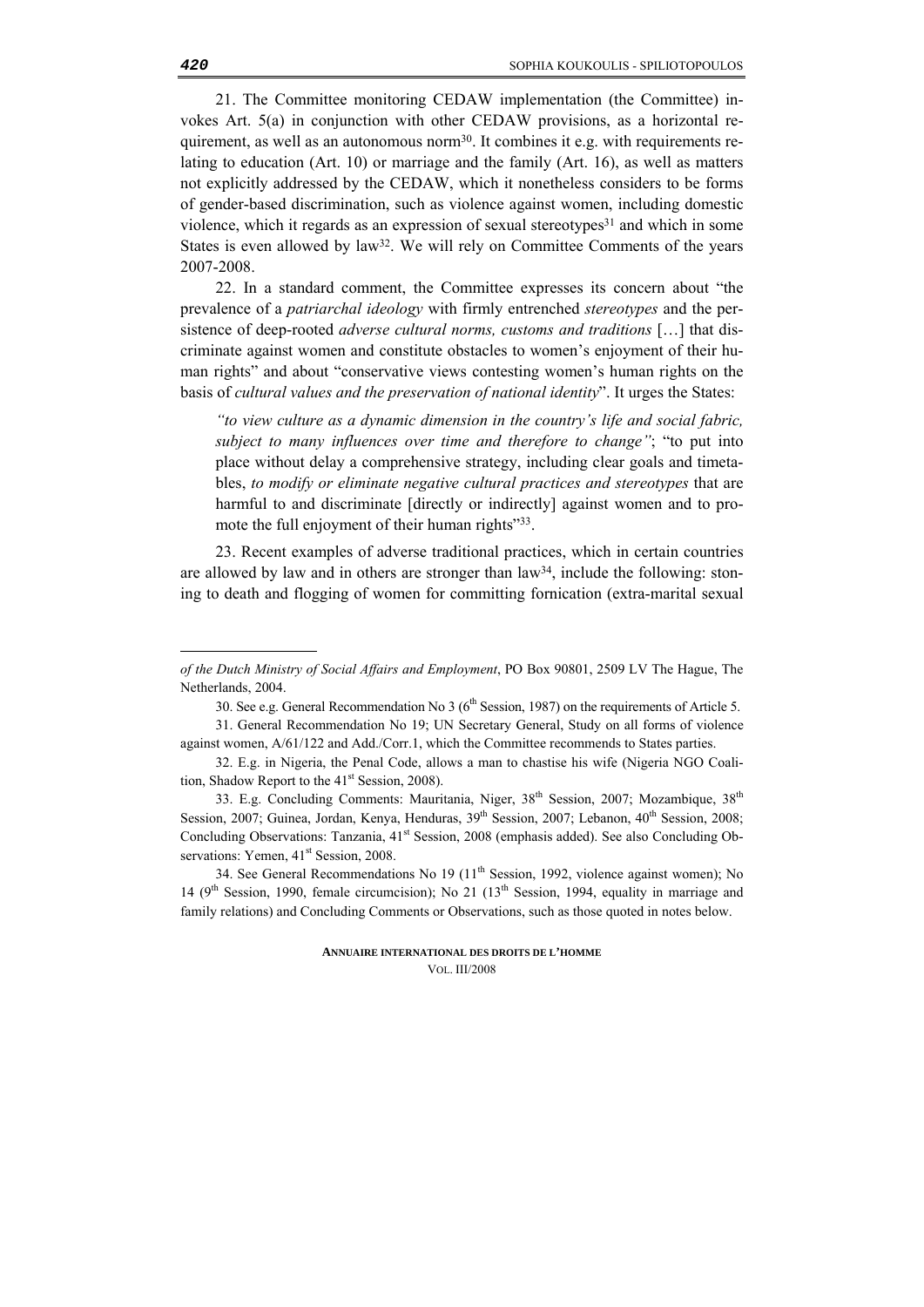-

relations) and adultery35; honour crimes and forced virginity tests whose results are used against women<sup>36</sup>; female circumcision or genital mutilation<sup>37</sup>; murder of women who cannot pay a dowry, acid attacks; polygamy, forced and early marriage (including child betrothal or marriage) or remarriage<sup>38</sup>, marriage without the woman's presence39, bride price40; forced pregnancies, abortions or sterilization; murder or mutilation by the husband of women giving birth to girls41; limited or no schooling for girls and training only in fields suiting their "nature"<sup>42</sup>; expressions of women's subordinate status in the family, such as male guardianship over them<sup>43</sup>, dealing with daugh-

35. In Nigeria, this is allowed by the *Shari'a* Penal Code which applies in several Nigerian states (Nigeria NGO Coalition, Shadow Report to the 41<sup>st</sup> Session, 2008).

36. E.g. Concluding Comments: Jordan, 39<sup>th</sup> Session, 2007; Yemen (where, according to the Penal Code, honour crimes by husbands or other male relatives are not prosecuted),  $41<sup>st</sup>$  Session, 2008.

37. The Committee urges the criminalization of genital mutilation and the introduction of remedies and support for victims (e.g. Concluding Observations: Yemen, Nigeria,  $41<sup>st</sup>$  Session, 2008); it also deplores the non-implementation of laws prohibiting it and the impunity of perpetrators (Concluding Comments: Guinea, Kenya, 39<sup>th</sup> Session, 2007; Tanzania (where it is practiced on new born baby girls and is also forced on adult women), 41<sup>st</sup> Session, 2008), and it rejects cultural and religious justification (Guinea, op. cit.). See also Saudi Women for Reform, Shadow Report, 40<sup>th</sup> Session, 2008.

38. Polygamy, along with early and forced marriage, is legal e.g. in Yemen (where a man is allowed up to four wives) (Concluding Observations: Yemen; and Sisters Arab Forum for Human Rights, Shadow Report, 41<sup>st</sup> Session, 2008), Morocco, Jordan, Mauritania, and Kenya (in the latter by the Mohammedan Marriage and Divorce Law); the Kenyan delegation acknowledged the need to address the problem; the Jordanian delegation expressed willingness to respond to the Committee's recommendations, which included this issue (Concluding Comments: Jordan, Kenya, and UN General Assembly WOM/1649 and WOM/1644, respectively,  $39<sup>th</sup>$  Session (press releases); Mauritania,  $38<sup>th</sup>$  Session, 2007; Morocco,  $40<sup>th</sup>$  Session, 2008, and Moroccan Women NGOs, Shadow Report).

39. Sisters Arab Forum for Human Rights, Shadow Report for Yemen to  $41<sup>st</sup>$  Session, 2008.

40. Concluding Observations: Tanzania, 41<sup>st</sup> Session, 2008.

41. CAFOB (Collective of Burundi Women Associations and NGOs), Shadow Report to the  $1<sup>st</sup>$  periodical report on the implementation of the CEDAW, Burundi,  $40<sup>th</sup>$  Session, 2008

42. E.g. Concluding Comments: Saudi Arabia, and Saudi Women for Reform, Shadow Report,  $40^{th}$  Session, 2008; Belize, Guinea, Indonesia,  $39^{th}$  Session, 2007.

43. The guardianship is for life; it excludes the woman's "legal capacity in matters of personal status, including marriage, divorce, child custody, inheritance, property ownership and decisionmaking in the family, and the choice of residency, education and employment", access to health facilities and justice (Concluding Comments: Saudi Arabia, and Saudi Women for Reform, Shadow Report, 40<sup>th</sup> Session 2008). The male guardian *(mehrem)* is a relative who is not allowed to marry the woman, such as a father, brother, son, uncle, nephew, grandfather or father-in-law, regardless of his and her age and education. He can conclude marriage for the woman without her consent or even her presence (Concluding Observations: Yemen; Sisters Arab Forum for Human Rights, Shadow Report,  $41<sup>st</sup>$  Session, 2008).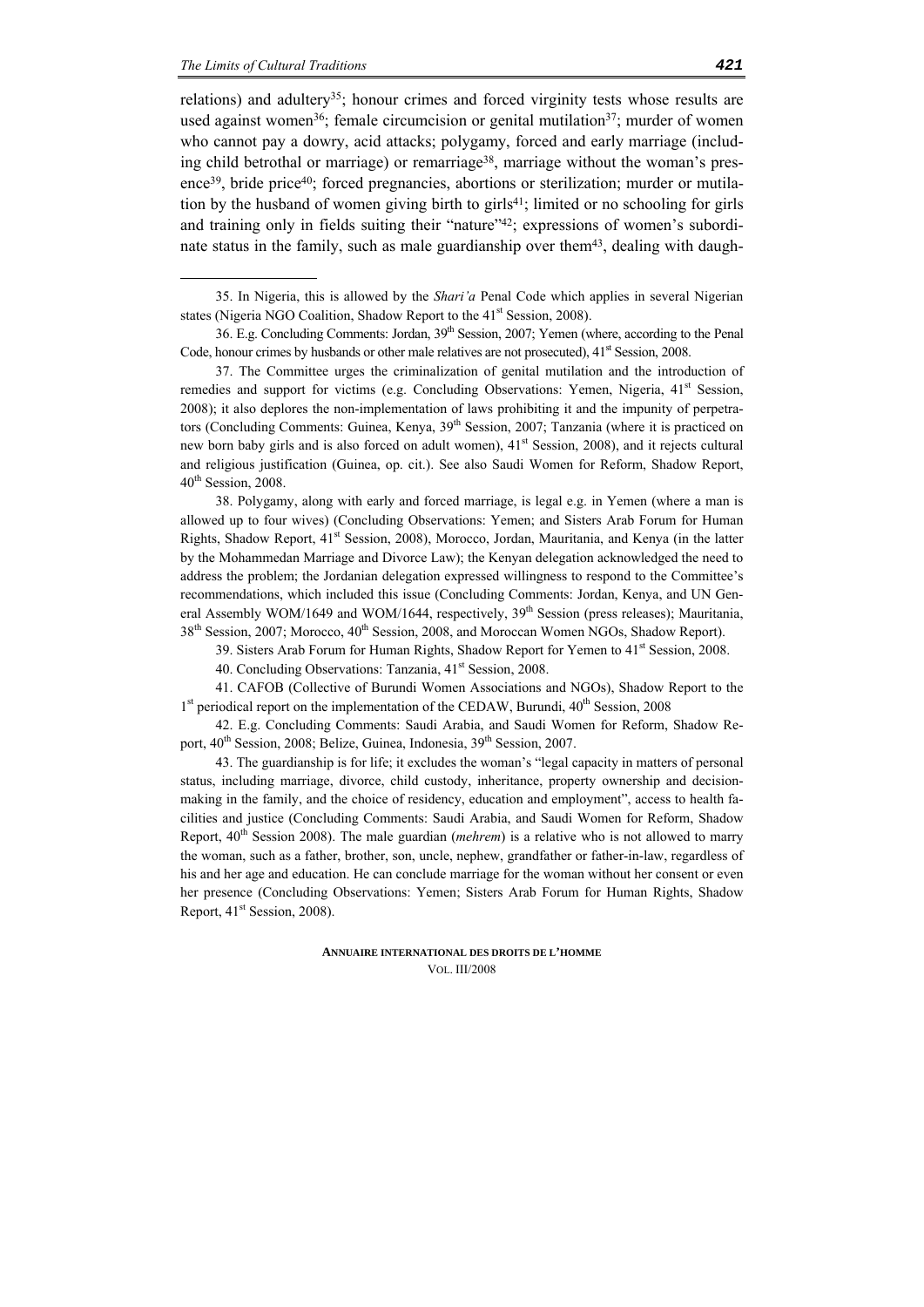ters as property, divorce by *repudium* of the wife44, rules on child custody, personal, property and inheritance<sup>45</sup>; dowry and bride burning, mass crimes against women (including sexual violence and massacres), witch-hunting and widowhood rites leading to murders46; child labour, including domestic work under slavery-like conditions, to which girls are particularly vulnerable<sup>47</sup>.

24. The Committee urges States parties to modify discriminatory laws and adopt effective punitive and remedial measures, including criminal and civil sanctions and remedies. *Inter alia*, they must ensure that honour crimes perpetrators are not exonerated and that marriage to the victim does not exempt a sexual offender from punishment, according to the law or in practice<sup>48</sup>.

25. However, "discrimination under the Convention [including violence against women] is not restricted to actions or omissions by or on behalf of Governments". The Committee recalls the general provisions of Art. 2(e) and (f), which require that States parties "*take all appropriate measures to eliminate discrimination against women by any person, organization or enterprise*" and "*to modify or abolish existing*  laws, regulations, customs and practices which constitute discrimination against *women*", as well as the requirements of Art. 5(a) (*supra* No 20). It further recalls that "under general international law and specific human rights covenants, States may also be responsible for *private acts* if they fail to act *with due diligence* to prevent violations of rights or to investigate and punish acts of violence, and for providing compensation"49 and holds States accountable for lack of due diligence by State actors50. Νon-State actors' practices for which the State is held accountable include those in-

47. E.g. Concluding Comments: India,  $37<sup>th</sup>$  Session, 2007; Mauritania,  $38<sup>th</sup>$  Session; Bolivia, Saudi Arabia (and Saudi Women for Reform, Shadow Report) 40<sup>th</sup> Session, 2008.

<sup>44.</sup> Repudiumis legal e.g.: in Morocco and Mauritainia, see Moroccan Women NGOs, Shadow Report to the 40<sup>th</sup> Session, 2008; Concluding Comments: Mauritania, 38<sup>th</sup> Session, 2007.

<sup>45.</sup> E.g. Concluding Comments and UN General Assembly WOM/1594 (press release): India, 37th Session, 2007; Mauritania, 38th Session, 2007; Indonesia, Jordan, 39th Session, 2007; Burundi, Morocco, Saudi Arabia, 40<sup>th</sup> Session, 2008; Concluding Observations: Nigeria, Tanzania, Yemen, 41<sup>st</sup> Session, 2008.

<sup>46.</sup> E.g. Concluding Comments and UN General Assembly WOM/1594 (press release): India, 37<sup>th</sup> Session, 2007; Saudi Women for Reform, Shadow Report, 40<sup>th</sup> Session, 2008; NGO Shadow Report on Older Women Rights in Tanzania, 41<sup>st</sup> Session, 2008.

<sup>48.</sup> E.g. Concluding Comments: Pakistan, Syrian Arab Republic, 38<sup>th</sup> Session; Jordan, 39<sup>th</sup> Session 2007; Bolivia, Burundi, Lebanon (this is also deplored in the 3<sup>rd</sup> Lebanese NGOs' Shadow Report),  $40^{th}$  Session, 2008.

<sup>49.</sup> General Recommendation No 19, op. cit., para. 9 (emphasis added).

<sup>50.</sup> See Committee's Views on Communications under the Optional Protocol to the CEDAW: No 2/2003, *A.T*. *v. Hungary* (26.1.2005); No 5/2005, *Goecke v. Austria* (6.8.2007); No 6/2005, *Yildirim v. Austria* (6.8.2007).

**ANNUAIRE INTERNATIONAL DES DROITS DE L'HOMME** VOL. III/2008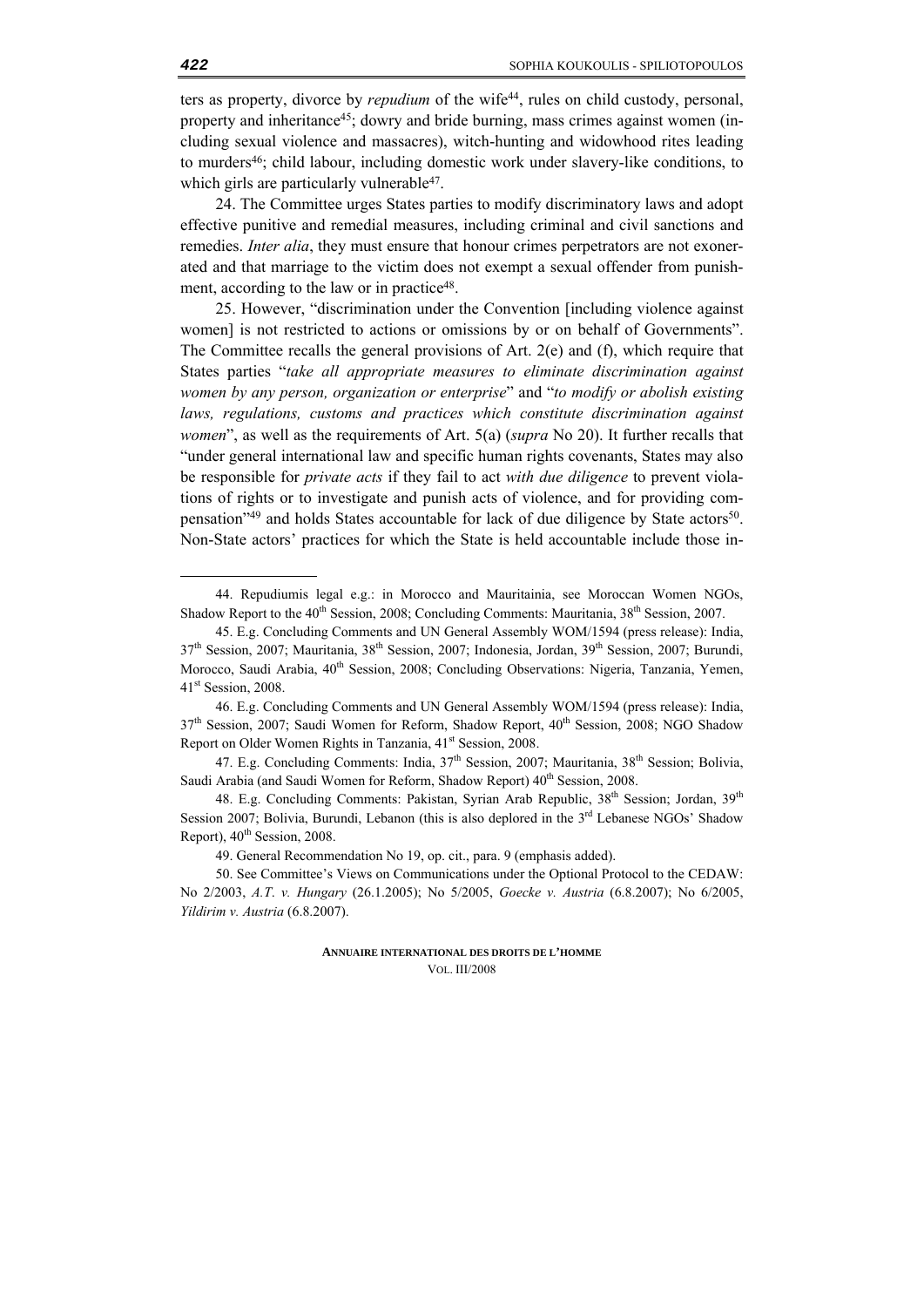cited by fundamentalists, who "through the misinterpretation of Islam and the use of intimidation and violence, are undermining the enjoyment by women and girls of their human rights"<sup>51</sup>.

26. States parties must also take effective *preventive measures to change traditional cultural attitudes and patterns* (including hidden patterns<sup>52</sup>) that perpetuate the idea of women's subordination and are at the root of discrimination, including violence, so as to establish a human rights culture. Such measures include public awareness-raising campaigns; educational campaigns addressing religious and community leaders, parents, teachers and young people; training of the judiciary, law enforcement officials, legal professionals and social workers<sup>53</sup>.

27. States parties must eliminate "adverse" or "negative" attitudes and practices detrimental to women belonging to minority, indigenous or immigrant groups. They must also eliminate such practices, where they are based on customary, cultural and/or religious norms and occur *within* such groups, (e.g. forced and early marriage, domestic violence or genital mutilation)<sup>54</sup>. Regarding the latter obligation, the Committee, while welcoming the recognition of cultural diversity and specificities, e.g. of indigenous people, expresses its concern that "the emphasis placed on such specificities might detract from compliance with the Convention provisions" and "might operate to perpetuate stereotypes and prejudices that violate the human rights enshrined in the Convention". Consequently, it urges the State party concerned to ensure that indigenous concepts and practices are in conformity with the CEDAW and *"create the conditions for a wide intercultural dialogue that would respect diversity while guaranteeing full compliance with the principles, values and international norms for the protection of human rights, including women's rights"* (cf. the UNESCO Convention guiding principles, *supra* Nos 17-19)<sup>55</sup>.

28. The Committee constantly stresses in its General Recommendations, Concluding Comments on national periodic reports and Views on "Communications" (recourses submitted to the Committee by or on behalf of individuals or groups of indi-

<u>.</u>

54. E.g. Concluding Comments: Austria,  $37<sup>th</sup>$  Session 2007; Serbia,  $38<sup>th</sup>$  Session 2007; Hungary (and summary record of  $801<sup>st</sup>$  meeting, 31.7.2007), New Zealand, Norway, 39<sup>th</sup> Session; Sweden, France (and oral intervention by the National Human Rights Consultative Commission, CNCDH), 40<sup>th</sup> Session, 2008; Finland, Slovakia (and Centre for Civil and Human Rights, Comments to the  $4<sup>th</sup>$  Report of the Slovak Republic), United Kingdom,  $41<sup>st</sup>$  Session, 2008. See also Concluding Comments: Singapore, 39th Session, 2007, *supra* No 21.

<sup>51.</sup> Concluding Comments: Pakistan, 38th Session, 2007.

<sup>52.</sup> Concluding Comments: Morocco, 40<sup>th</sup> Session, 2008.

<sup>53.</sup> General Recommendations 21 (Art. 16), and 19 (violence), in conjunction with General Recommendations 3 and 25; Concluding Comments: India, Tajikistan, Kazakhstan, Peru, Viet Nam, 37<sup>th</sup> Session 2008.

<sup>55.</sup> Concluding Comments: Bolivia,  $40^{th}$  Session, 2008.

**ANNUAIRE INTERNATIONAL DES DROITS DE L'HOMME** VOL. III/2008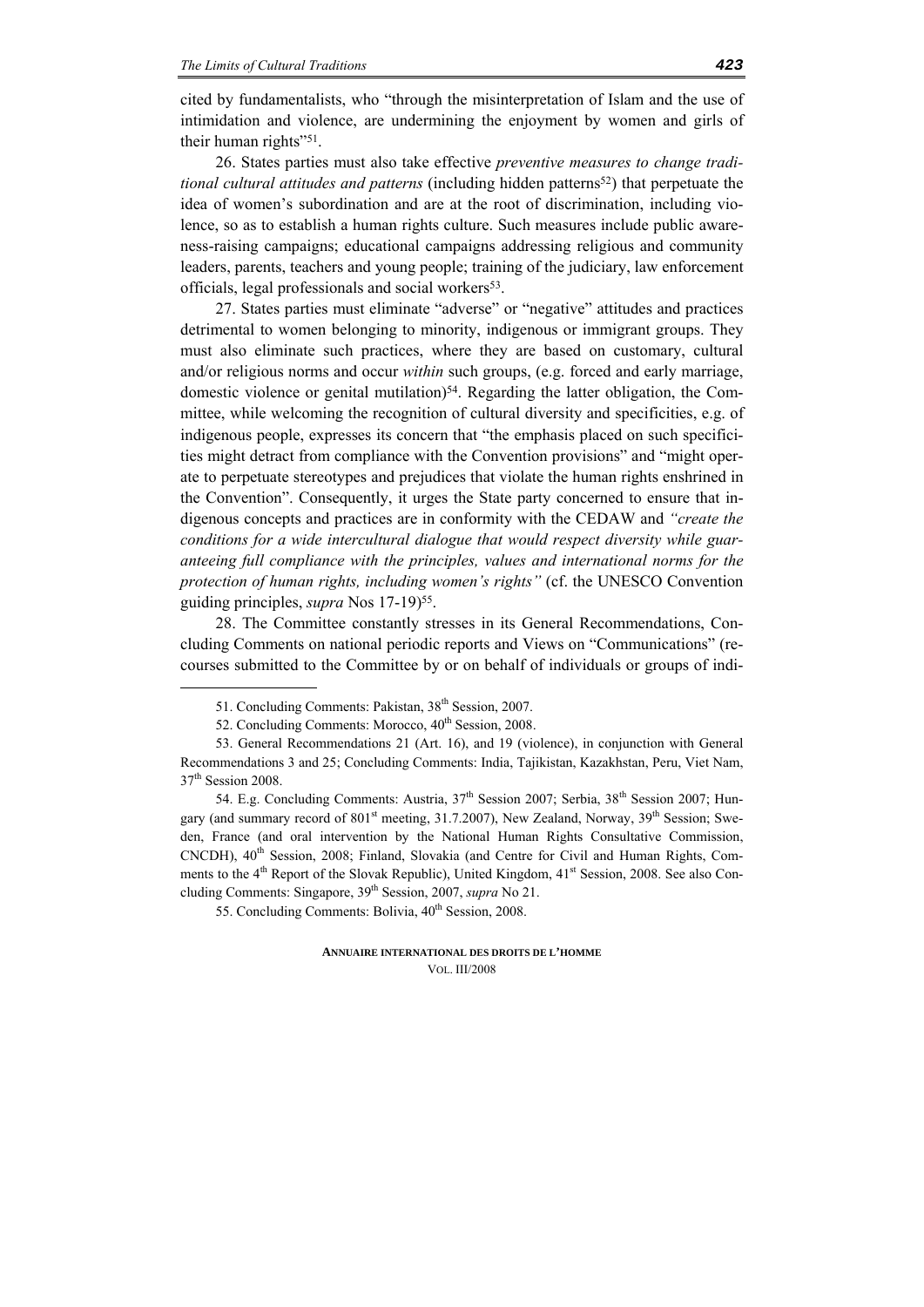viduals) under the Optional Protocol to the CEDAW56 that the CEDAW is violated where, in spite of *de jure* gender equality, traditional or customary rules or practices prevent the achievement of *de facto* gender equality in all fields. It empasizes the obligation of States parties to attain not only formal, but moreover substantive gender equality by taking *"temporary special measures"* (positive measures) as required by Art. 4(1) – which specifies that these *do not constitute discrimination* – and by eradicating not only direct, but also indirect discrimination. Moreover, although the rights to effective access to an independent court, fair trial and effective implementation of judicial decisions are not explicitly enshrined in the Convention, the Committee considers them to be inherent in the human rights that the Convention guarantees.

29. States parties acknowledge, in principle, the necessity to change discriminatory cultural stereotypes – e.g. those resulting from "local application of *Shari'a*  law"57. Several of them invoke measures that they take to this effect. Thus, Jordan states that it promotes "a moderate, humane and equality-based Islam" by "spearheading educational reform" and changing laws in line with the principle of *"enlightened Islamic jurisprudence"*, or by "developing a guide for preachers and imams emphasizing women's rights in Islam"58. Even where national constitutional guarantees of religious freedom and protection of indigenous population rights are invoked, the Committee urges law reform and interpretation of religious norms in a way that is consistent with the CEDAW59, or the application of uniform personal status law in line with the CEDAW to all women in the country, irrespective of their religion<sup>60</sup>.

30. NGOs' "Shadow Reports" to the Committee, while acknowledging cultural resistance to progress, deplore their government's reference to such resistance to "downplay its liability"; thus, Muslim women's NGOs demand changes in law along with a global State policy to counter cultural excuses, such as so-called "Islamic values"61. Moreover, Muslim women's rights groups stress that the concept of "Islamic

<sup>56.</sup> See all these documents on www.un.org/womenwatch/daw/cedaw.

<sup>57.</sup> Indonesian delegation to the Committee, 39<sup>th</sup> Session, 2007, UN General Assembly WOM/1594 (press release).

<sup>58.</sup> Jordan delegation to the Committee, underscoring that the government had issued the "Amman Message" of moderation, UN General Assembly WOM/16459 (press release) and Concluding Comments: Jordan (whose Islam is the official religion),  $39<sup>th</sup>$  Session, 2007.

<sup>59.</sup> E.g. in Singapore, a multi-cultural country, personal status is governed by a dual system of civil law and Sharia law, the latter being applied, as required by the Constitution, to family and inheritance matters of the indigenous Malays. The Committee urges law reform and consistent Islamic law interpretation (see Concluding Comments: Singapore, and Statement by the leader of the Singapore delegation, 39<sup>th</sup> Session, 2007.

<sup>60.</sup> E.g. Concluding Comments: Lebanon (this is also deplored in the  $3<sup>rd</sup>$  Lebanese NGOs' Shadow Report),  $40^{th}$  Session, 2008.

<sup>61.</sup> Moroccan Women NGOs, Shadow Report to the  $40<sup>th</sup>$  Session, 2008.

**ANNUAIRE INTERNATIONAL DES DROITS DE L'HOMME** VOL. III/2008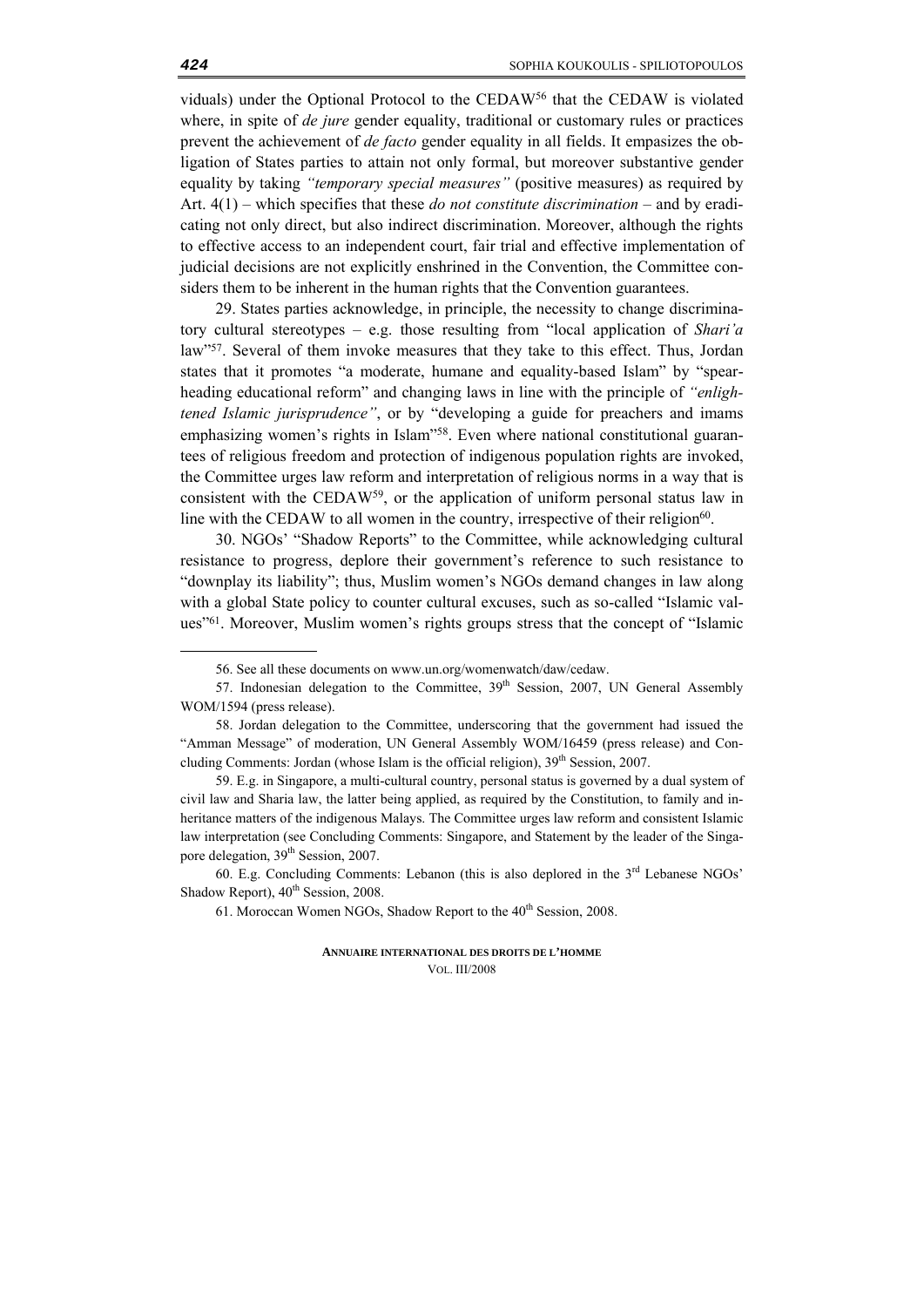law" is "very obscure and inaccurate", as "Islam incorporates many schools of thought that adopt different stands according to their interpretation of the sacred text", and they deplore that their government neglects positive sides of customs and traditions, endorsing stands which restrict human rights, and women's rights in particular. This holds, *inter alia*, for male guardianship (*supra* No 23) and face cover, according to these groups, which also point out that some adverse customs and traditions date back to pre-Islamic Arabia and are preserved "with the blessing of the Islamic judiciary system". They further denounce violations of women's fundamental rights by State institutions on the pretext of protecting "Islam ethics", including the tolerance of horrible crimes and the severe sentencing of raped women rather than rapists $62$  (see also references to Shadow Reports *supra* under Nos 23 and 24).

31. Regarding Greece, in particular, the Committee, *inter alia*, "expresses its concern about the non-application of the general law of Greece to the Muslim minority on matters of marriage and inheritance, as Muslim communities can choose to be governed by *Shari'a* law". This situation leads to discrimination against Muslim women, in contravention of the Greek Constitution and Article 16 of the Convention. The Committee notes with concern the continuing phenomenon of early marriage and polygamy in the Muslim community despite both being in conflict with the Greek constitutional order and the Convention". Consequently, it urges Greece "to increase efforts to raise the awareness of Muslim women of their rights and of remedies against violations, and to ensure that they benefit from Greek law on marriage and inheritance"; to enforce its laws prohibiting early marriages and polygamy and to take comprehensive measures to eliminate these practices, in line with the Greek constitutional order, Convention article 16 and the Committee's General Recommendation 21 on equality in marriage and family relations<sup>63</sup>.

32. The competence of the Mufti and the application of the *Shari'a* in family matters of the Greek Muslim minority is provided by the treaties of Athens (1913) and Lausanne (1923). It seems that marriages of girls from the age of twelve and of boys from the age of fourteen are common among Greek Muslims. A Muslim Greek Parliament member told the AFP that the Mufti concerned usually avoids celebrating marriages of children under fifteen, but this was an exceptional case, as the man had raped the girl and the (Rom) families of both were eager to save family honour. The *Shari'a* also applies to divorce granted by the Mufti, in particular regarding child custody, the child's best interest not being the decisive criterion, as required by Greek family law. Greek courts may overturn a Mufti's decision if they consider it contrary

<u>.</u>

<sup>62.</sup> Saudi Women for Reform, Shadow Report to the  $40<sup>th</sup>$  Session, 2008 (a characteristic example: a woman abducted and gang raped by seven men fourteen times was sentenced to six months in prison and 200 lashes).

<sup>63.</sup> Concluding Comments: Greece,  $39<sup>th</sup>$  Session, 2007.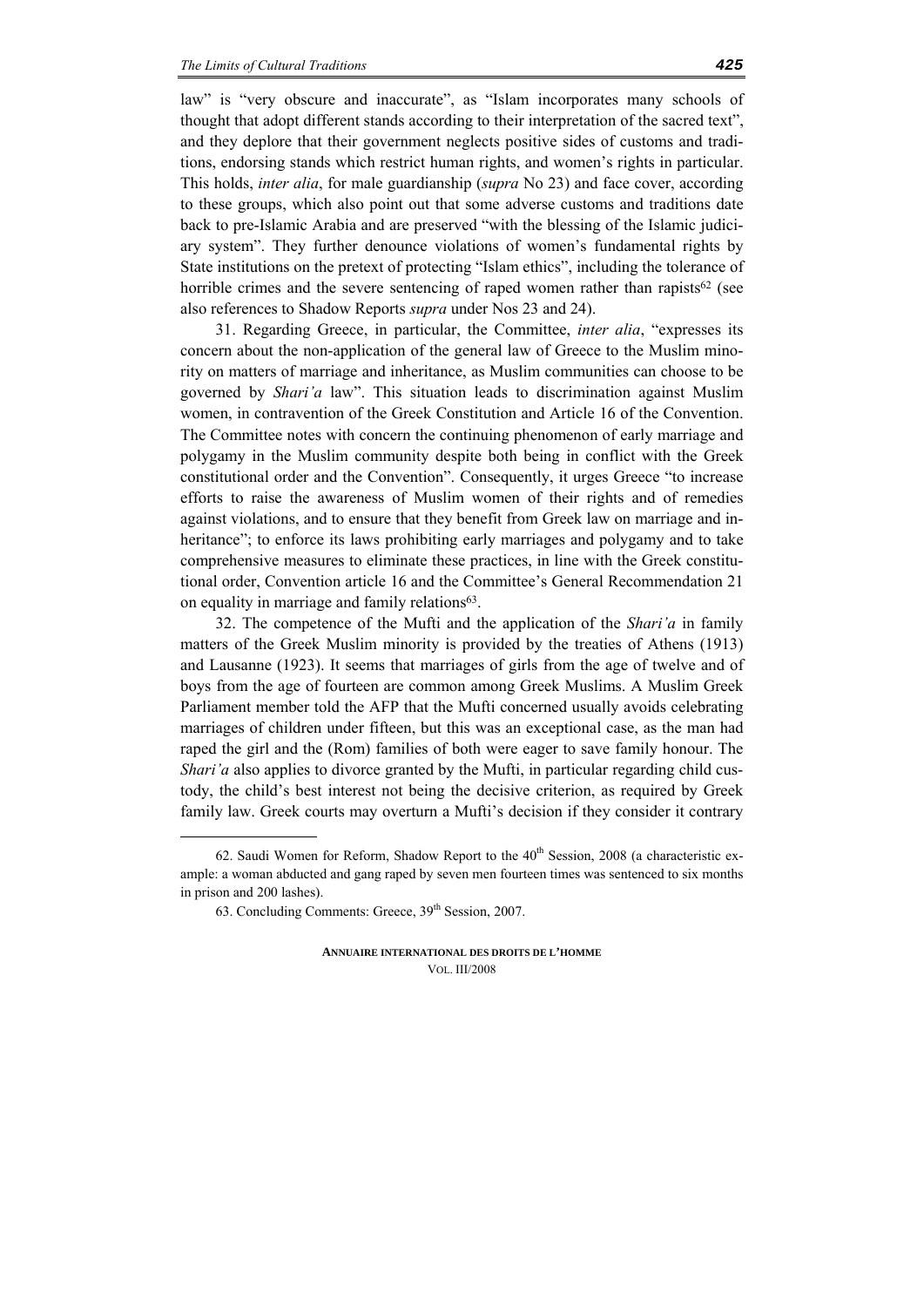to public order, which includes respect for women's and children's rights, but in practice they seldom do overturn these decisions. Moreover, a quite recent judgment of the Supreme Civil Court (*Areios Pagos*) (No 1097/2007), in contravention of the CEDAW and the CCPR, accepted the application of *Shari'a* inheritance rules to Greek Muslims, thus upholding the entitlement of daughters to half the share of sons (see *supra* No 27, *infra* No 50).

33. The problem of Muslim child marriages was addressed by the Greek National Commission for Human Rights (GNCHR)<sup>64</sup>, in response to a report by Agence France Presse (AFP) published under the headline "In Greece girl-children are still lawfully married". The report dealt with the marriage of an 11-year-girl to a 22-yearold man, celebrated by a Mufti of North-Eastern Greece. The marriage had been discovered in Germany to which the couple had migrated. A Düsseldorf court had ordered the "spouses'" separation and placed the "bride" in a child protection institution while charges were brought against the "groom" for child seduction.

34. In its opinion on the above child marriage, the GNCHR underlined the following: The provisions of the Athens and Lausanne treaties relating to family matters of the Muslim minority have been amended or replaced by specific provisions of more recent human rights treaties ratified by Greece, such as the Covenant on Civil and Political Rights and the CEDAW, which require the full and free personal consent of future spouses and the establishment of a minimum marriageable age that ensures the expression of such consent (18 years). Moreover, the Vienna declaration adopted unanimously at the World Conference on Human Rights in 1993, while drawing attention to the importance of historical, cultural and religious traditions, recalled the duty of UN member states to promote and protect all human rights and to eradicate any conflict between women's rights and traditional or customary practices, cultural prejudices and religious extremism65. Therefore, Greece must comply with these obligations toward all its citizens and residents<sup>66</sup>. Two years earlier, the GNCHR, on the basis of a similar reasoning, had considered that marriages of young Muslim girls by proxy, which were celebrated by Muftis, were non-valid under Greek law<sup>67</sup>.

<u>.</u>

<sup>64.</sup> GNCHR 2005 Report, www.nchr.gr. The GNCHR is an independent agency established in accordance with the Paris Principles  $(85<sup>th</sup>$  Plenary Assembly of the UN General Assembly, 20 December 1993, A/RES/48/134). Οn the legal problems connected with the Greek Muftis' judicial functions, see in particular J. KTISTAKIS, *Islam Holy Law and Greek Muslim citizens* (in Greek), Sakkoulas publications, Athens/Thessaloniki 2006; S. MATHIAS, *The Mufti as a judge* (in Greek), The Constitution (Το Σύνταγμα), 2007, p. 427 s.

<sup>65.</sup> See also CoE Parliamentary Assembly, Resolution 1468(2005),  $29<sup>th</sup>$  Sitting, Forced marriages and child marriages.

<sup>66.</sup> See also CEDAW General Recommendation No 21 (equality in marriage and family relations).

<sup>67.</sup> GNCHR 2003 Report, www.nchr.gr. Οn the above Muslim marriage cases see our note in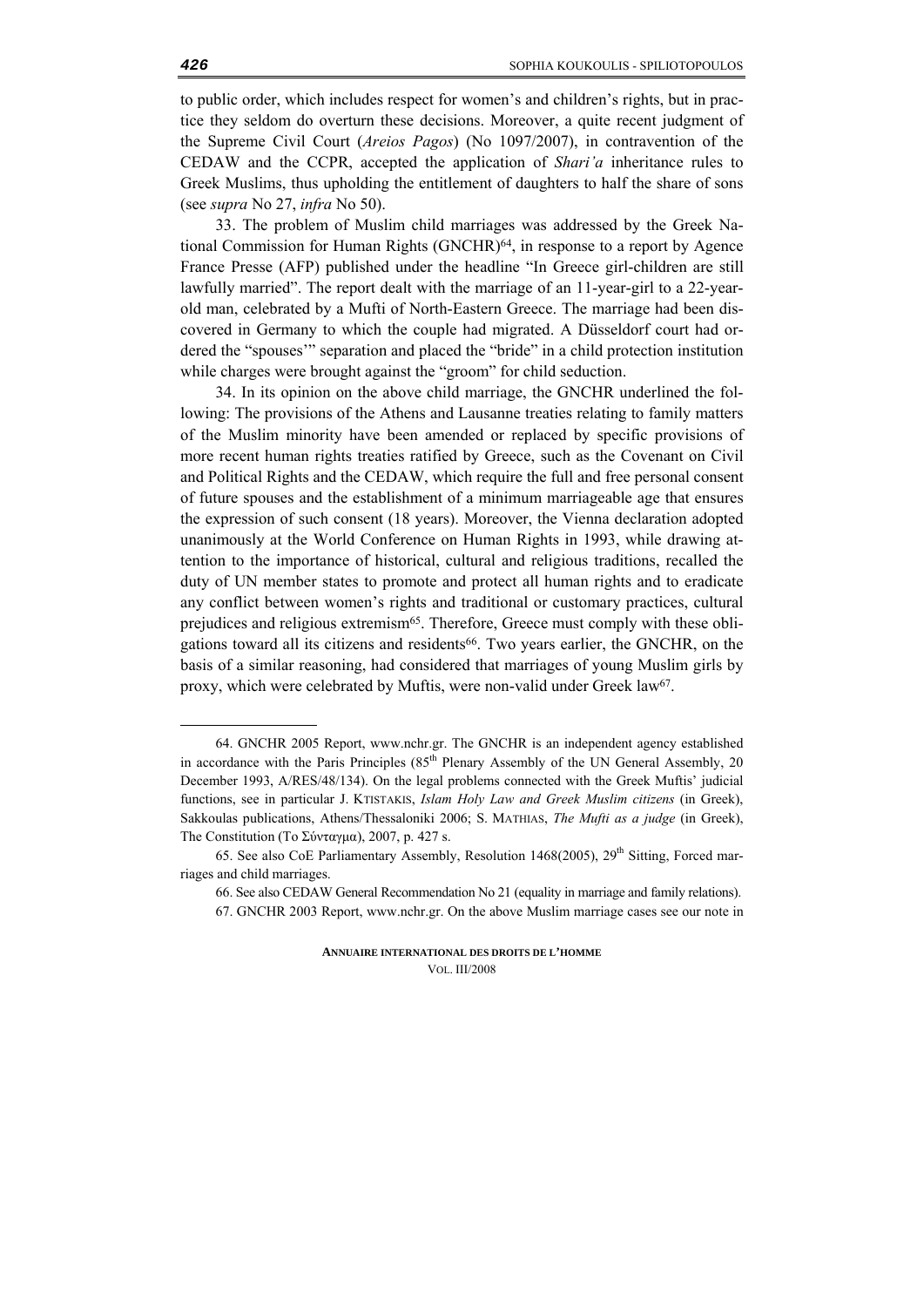35. Under the Greek Civil Code, the marriageable age is eighteen for women and men (the age of majority). Marriages involving minors are null and void. They may however be exceptionally permitted, on serious grounds, by judicial decision. Pregnancy has traditionally been deemed to be a "serious ground" for permitting this exception, but such marriages have become rare among the non-Muslim population. Although Muslim child marriages are entered into not on the basis of this exception, but in application of the *Shari'a*, this was an opportunity for the GNCHR to deal with the relevant Civil Code provision as well; it recommended that it be replaced by a transitory rule fixing the minimum age at which marriage may be exceptionally permitted to sixteen years, subject to the conditions required by the current provision. The transitory provision should remain in effect for a five year period, at the expiry of which no exception for marriages of minors should be permitted, whatever their religion.

*iii)* The Convention on the Elimination of All Forms of Racial Discrimination (CERD), 1966.

36. The elimination of prejudices and traditional negative attitudes and practices is crucial to the effective implementation of the CERD. This is why it is required by the CERD and stressed by the Committee monitoring its implementation (the Committee)68. The CERD, proclaiming that "any doctrine of superiority based on racial differentiation is scientifically false, morally condemnable, socially unjust and dangerous, and that there is no justification for racial discrimination, *in theory or in practice*, anywhere", stresses the need "to adopt all necessary measures for speedily eliminating racial discrimination in all its forms and manifestations, and to *prevent and combat racist doctrines and practices*" (Preamble)<sup>69</sup>.

37. Therefore, States parties must "*prevent, prohibit and eradicate all practices*" of racial segregation and apartheid (Art. 3). Condemning "all propaganda and all organizations which are based on ideas or theories of superiority of one race or group of persons of one colour or ethnic origin, or which attempt to justify or promote racial hatred and discrimination in any form", the CERD requires that States parties "*adopt immediate and positive measures designed to eradicate any incitement to, or acts of such discrimination*" (Art. 4, listing examples of such measures). States parties also have to "adopt immediate and effective measures, particularly in the fields of teach-

<u>.</u>

Deutscher Juristinnenbund, Aktuelle Informationen, 3-2007, p. 38; regarding immigrants in Germany, see B. WURSTER, *Phänomen Zwangsehe – eine fehlgeschlagene Integration?*, Aktuelle Informationen, op.cit., p. 27, www.djb.de, and the website "wir sind eure Töchter, nicht eure Ehre" (we are your daughters, not your honour): http://www.serap-cileli.de.

<sup>68.</sup> www2.ohchr.org/english/bodies/cerd.

<sup>69.</sup> Emphasis added.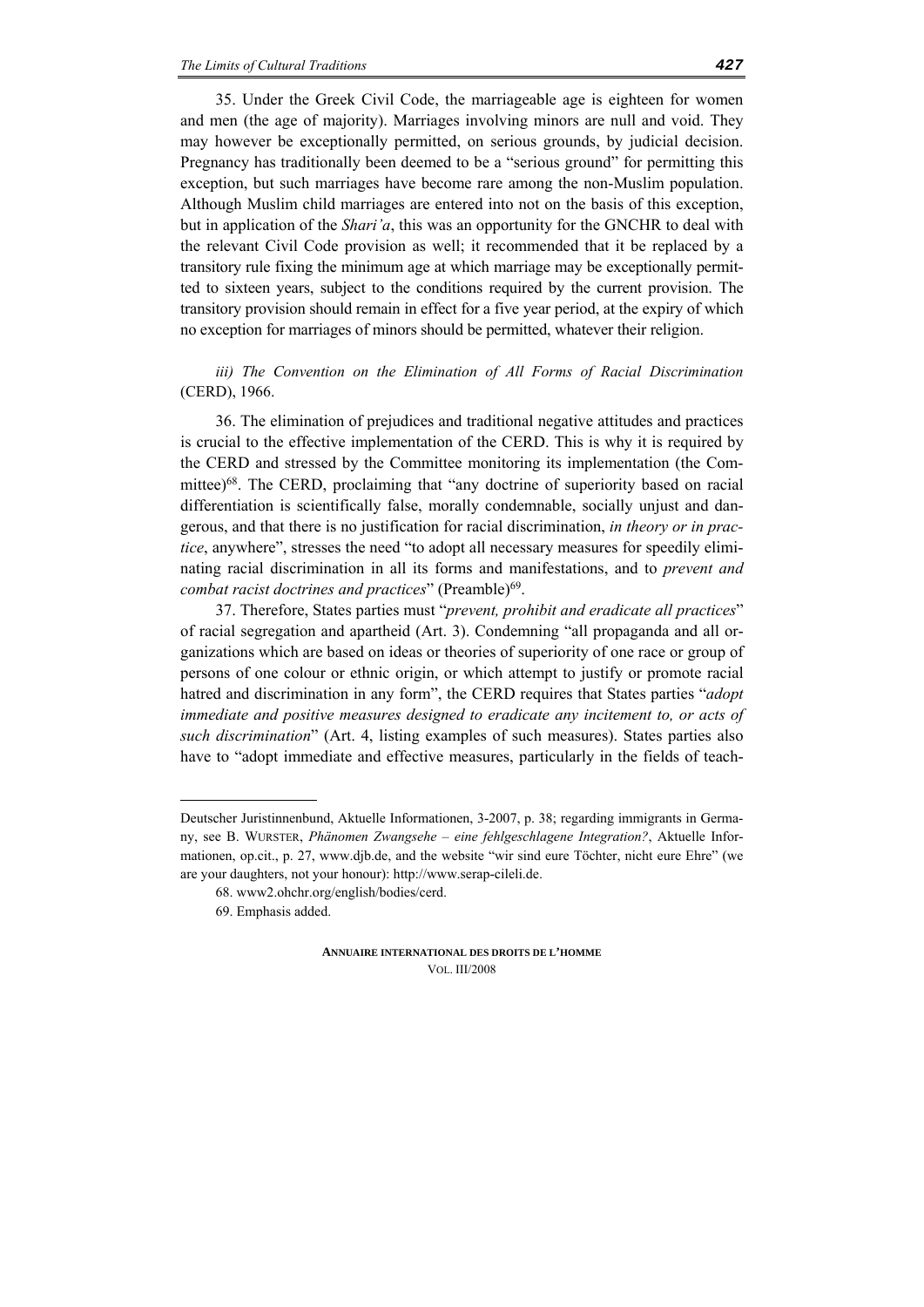ing, education, culture and information, with a view to *combating prejudices* which lead to racial discrimination and to promoting understanding, tolerance and friendship among nations and racial and ethnic groups  $[\dots]$ " (Art. 7)<sup>70</sup>.

38. The Committee recalls that, according to the Vienna Declaration (*infra* Nos 74-76), it is the duty of States, "*regardless of political, economic and cultural system*", to promote and protect all human rights and fundamental freedoms. It thus addresses quasi-taboo issues of discrimination rooted in century long customs, such as discrimination based on 'descent' in a wide sense which includes "discrimination against members of communities based on forms of *social stratification* such as *caste* and analogous systems of inherited status which nullify or impair their equal enjoyment of human rights". Drawing on reports of State parties, contributions by NGOs and shattering testimonies by individual victims of such discrimination, which revealed its extent and persistence, it "*strongly condemns*" it and recommends measures for its effective elimination<sup>71</sup>.

39. States parties should "address *xenophobic attitudes and behaviour*" and "take resolute action to counter any tendency to *target, stigmatize, stereotype or profile*, on the basis of race, colour, descent, and national or ethnic origin, members of 'non-citizen' population groups, especially by politicians, officials, educators, the media, on the Internet and other electronic communications networks and in society at large". In the same vein, it condemns discrimination against Roma.<sup>72</sup>.

40. The Committee stresses that "when the [CERD] was being adopted, Article 4 [*supra* No 37] was regarded as *central to the struggle against racial discrimination*. At that time, there was a widespread fear of the revival of authoritarian ideologies" "Since that time, the Committee has received evidence of *organized violence* based on ethnic origin and the political exploitation of ethnic difference. As a result, *implementation of article 4 is now of increased importance*". The Committee underlines that "the prohibition of the dissemination of all ideas based upon racial superiority or hatred is compatible with the right to freedom of opinion and expression" "The citizen's exercise of this right carries special duties and responsibilities, specified in article 29(2) of the [Universal Declaration], among which the obligation not to disseminate racist ideas is of particular importance"73.

41. The Committee draws particular attention to *multiple discrimination against* 

<sup>70.</sup> Emphasis added.

<sup>71.</sup> General Recommendation No 29, 1.11.2002 (emphasis added). On the original procedure of elaboration of this Recommendation and its importance, see L.-A. SICILIANOS, *Les potentialités de la Convention pour l'élimination de la discrimination*, in "Liberté justice, tolérance. Mélanges en hommage au Doyen G. Cohen - Jonathan", Bruylant 2004, p. 1385-1397.

<sup>72.</sup> General Recommendation No 30, 1.10.2004 (emphasis added) and No 27, 16.8.2000.

<sup>73.</sup> General Recommendation No 15, 23.3.1993 (emphasis added).

**ANNUAIRE INTERNATIONAL DES DROITS DE L'HOMME** VOL. III/2008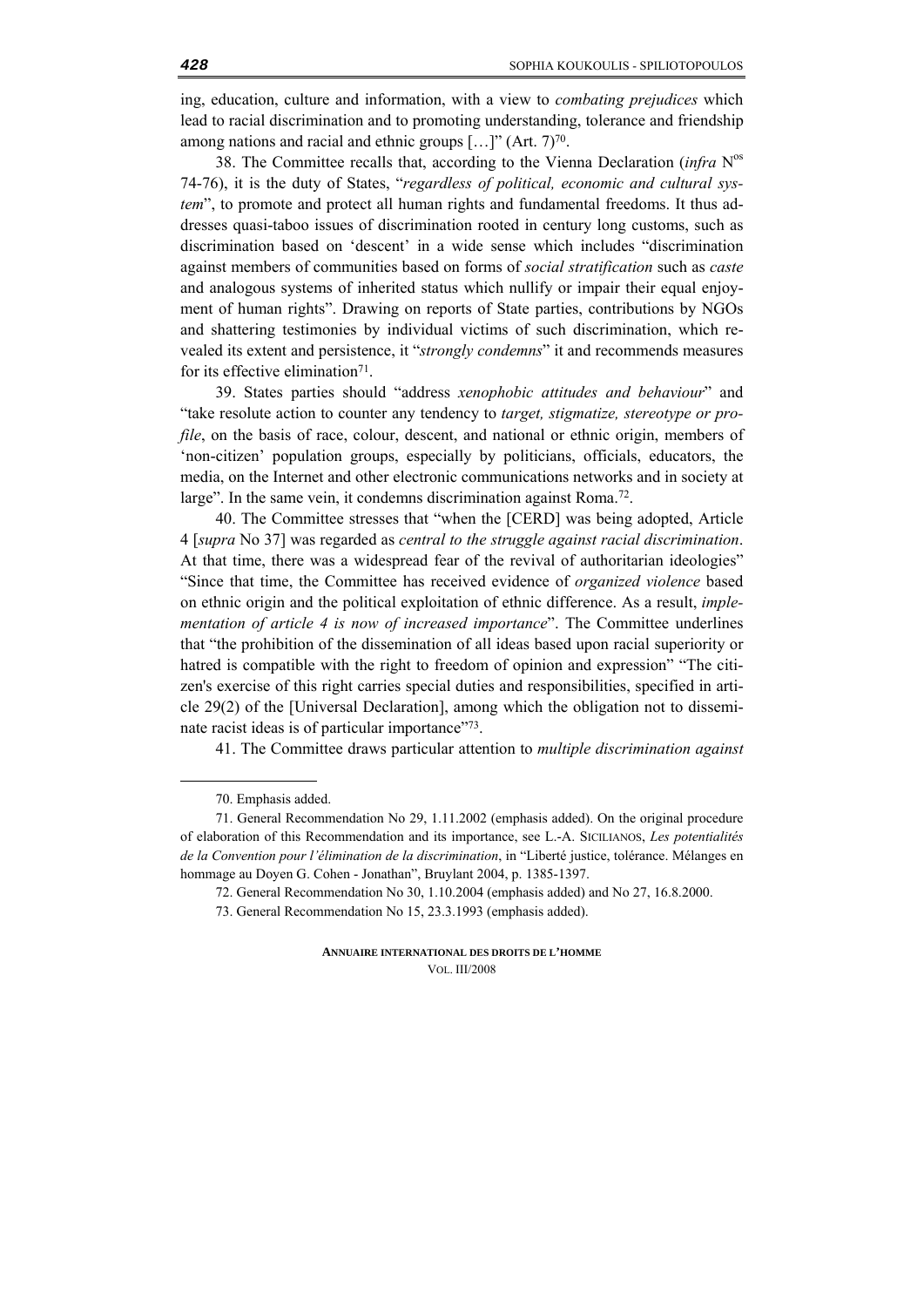*women*: "Certain forms of racial discrimination may be directed towards women specifically because of their gender, such as *sexual violence* committed against women members of particular racial or ethnic groups in detention or during armed conflict; the *coerced sterilization* of indigenous women; *abuse of women workers* in the informal sector or *domestic workers"*. Moreover, "racial discrimination may have consequences that affect primarily or only women, such as *pregnancy resulting from racial bias-motivated rape*; in some societies women victims of such rape *may also be ostracized*. Women may also be further hindered by lack of access to remedies and complaint mechanisms for racial discrimination because of gender-related impediments, such as *gender bias in the legal system and discrimination against women in private spheres of life*"74.

42. We consider the CERD relevant to our topic, because: i) it condemns racism, in the widest sense, even where it stems from cultural traditions, and ii) the idea of cultural relativism and non-universality of human rights seems to us to amount in fact to racial bias and discrimination. Whether intentionally or unintentionally, this idea is linked to stereotypes of racial superiority and inferiority – to the perception of human rights as a privilege of an elite – and leads to a relativist perception of the dignity and worth of the human person.

#### *iv) The Covenant on Civil and Political Rights* (CCPR), 1966.

43. Art. 2(2) requires that States parties take steps to give effect to the Covenant rights. "Failure to comply with this obligation cannot be justified by reference to political, social, *cultural* or economic considerations within the State"75. The CCPR guarantees the right of persons belonging to national, religious or linguistic minorities "to enjoy in common with other members of their group, their civilisation, to have and exercise their religion or to use their language" (Art. 27). However, monitoring the implementation of Art. 3 CCPR (equal rights of men and women), the Human Rights Committee (HRC) stresses the obligation of States parties to ensure that cultural or religious traditions and practices are not used as a justification for women's rights violations and requests information on the measures they take in order to neutralize such practices. In this respect, the HRC seems to draw inspiration from the CEDAW and the CEDAW Committee.

44. The HRC recalls that "Articles 2 and 3 mandate States parties to take all steps necessary […] to put an end to discriminatory actions, both in the public and the private sector, which impair the equal enjoyment of rights" and it stresses that:

<sup>74.</sup> General Recommendation No 25, 20.3.2000 (emphasis added). See also General Recommendation No 29, op. cit.

<sup>75.</sup> HRC, General Comment No 31 (emphasis added).

**ANNUAIRE INTERNATIONAL DES DROITS DE L'HOMME** VOL. III/2008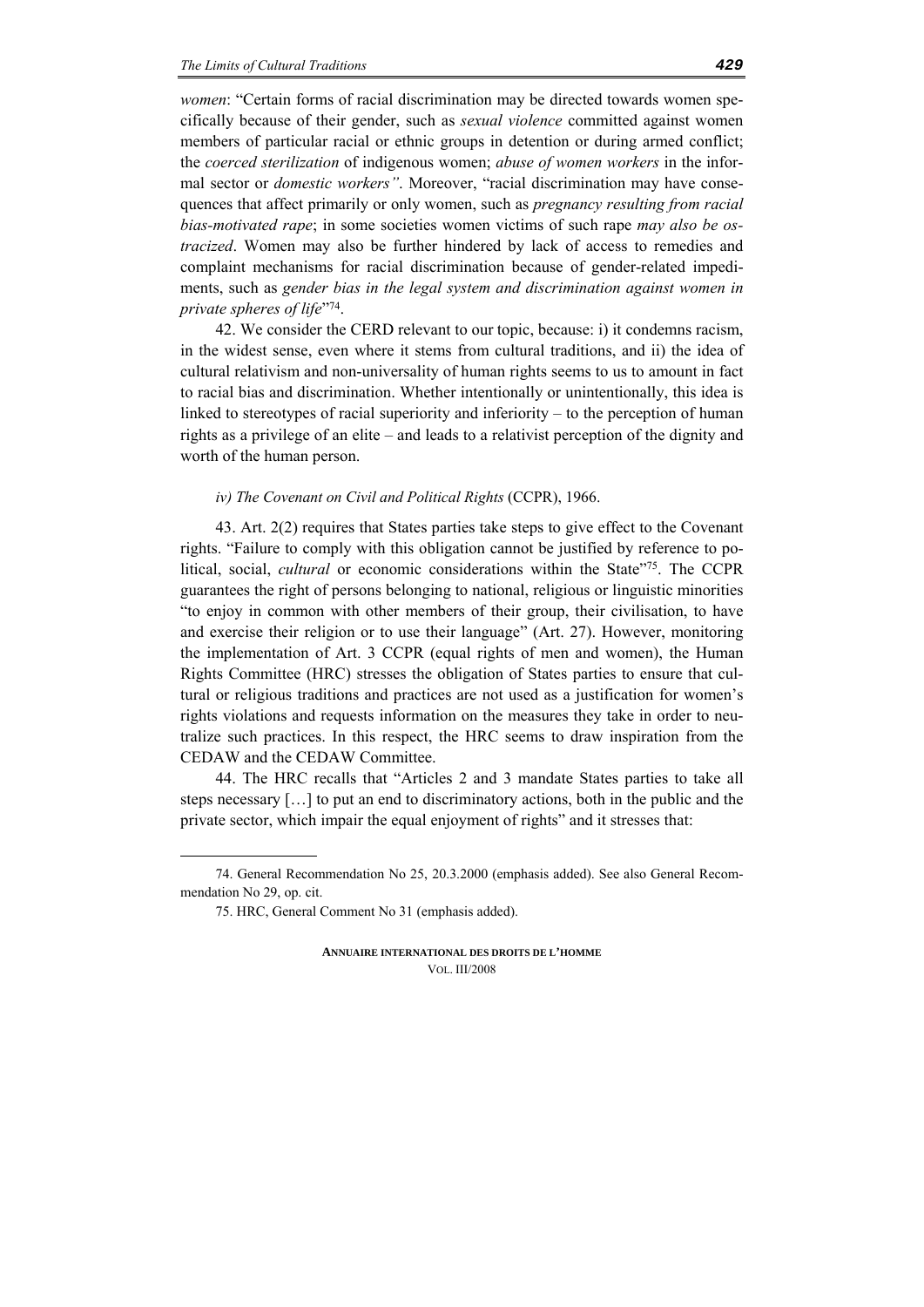"Inequality in the enjoyment of rights by women throughout the world is *deeply embedded* in *tradition, history and culture, including religious attitudes*. The subordinate role of women in some countries is illustrated by the high incidence of prenatal sex selection and abortion of female foetuses. States parties should ensure that *traditional, historical, religious or cultural attitudes are not used to justify violations of women's right to equality before the law and to equal enjoyment of all Covenant rights*. States parties should furnish appropriate *information on those aspects of tradition, history, cultural practices and religious attitudes* which jeopardize, or may jeopardize, compliance with article 3, and indicate what measures they have taken or intend to take to overcome such factors".

45. The HRC requires the *eradication of attitudes and practices* violating women's dignity and their rights under the CCPR, including practices undermining *women's right to marry* only with their free and full consent, which are connected to "*social attitudes which tend to marginalize women victims of rape and put pressure on them to agree to marriage*"; or the abolition of "*laws or practices"* preventing the marriage of a woman of a particular religion to a man of no religion or of a different religion, or allowing *polygamy* or *repudium*.

46. States parties should also "*eradicate,* through legislation and other appropriate measures, *all cultural or religious practices* which jeopardize the freedom and well-being of female children", including adverse treatment of girls in education, feeding and health care. The HRC emphasizes that "so-called '*honour crimes*' which remain unpunished constitute a serious violation of the Covenant and in particular of articles 6, 14 and 26"76. It requires "appropriate measures to ensure that domestic laws and *customary law*, as well as certain aspects of the *Shari'a*, are interpreted and applied in ways compatible with the provisions of the CCPR"77.

47. The HRC further stresses that "the rights which persons belonging to minorities enjoy under article 27 of the Covenant in respect of their language, culture and religion do not authorize any State, group or person to violate the right to the equal enjoyment by women of any Covenant rights […]. States should report on any legislation or administrative practices related to membership in a minority community that might constitute an infringement of the equal rights of women under the Covenant (Communication No. 24/1977, *Lovelace v. Canada*, Views adopted July 1981) and on

<sup>76.</sup> See all these requirements in HRC, General Comment No 28 on Article 3, 68<sup>th</sup> Session, 29.3.2000, and HRC Report 2000, vol. I, Consideration of Reports by Cameroon, Morocco, Korea, Kuwait; HRC Report 2000, vol. I, Consideration of Report by Gabon; HRC Report 2003-2004, vol. I, Consideration of Report by Uganda and Namibia; HRC Report 2005-2006, vol. I, Consideration of Report by Congo and the Central African Republic; HRC Report 2006-2007, vol. I, Consideration of Reports by Madagascar and Zambia.

<sup>77.</sup> HRC Report 2003-2004, vol. I, Consideration of Report by Gambia.

**ANNUAIRE INTERNATIONAL DES DROITS DE L'HOMME** VOL. III/2008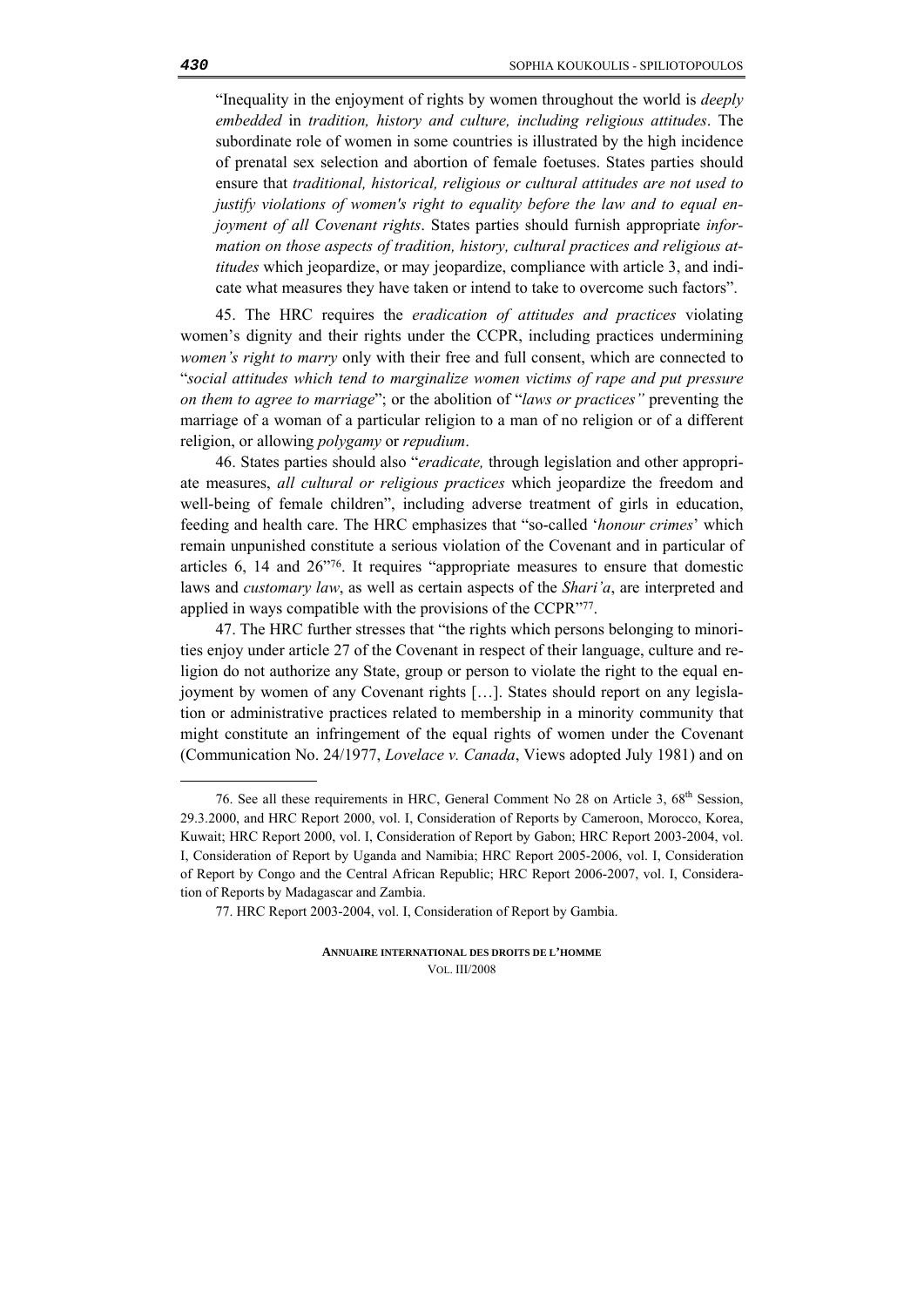measures taken or envisaged to ensure [the enjoyment of these rights]. Likewise, States should report on measures taken to discharge their responsibilities in relation to *cultural or religious practices within* minority communities that affect the rights of women"78 (cf. CEDAW Committee, *supra* No 27, and UNESCO Convention guiding principles, *supra* Nos 17-19).

48. Particularly pertinent to the relationship between cultural traditions and human rights is Art. 7 CCPR (prohibition of torture and cruel treatment or punishment) which aims to protect "both the dignity and the physical and mental integrity of the individual". States parties must afford everyone protection through legislative and other measures against the acts prohibited by Art. 7, "whether inflicted by people acting in their official capacity, outside their official capacity or in a private capacity". Art. 7 allows no derogations; no justification or extenuating circumstances can be invoked to excuse a violation of this Article<sup>79</sup>. The HRC refers to Art. 7 and to Art. 24 (protection of children) in relation to *laws and practice* regarding domestic and other types of violence against women, including rape, forced abortion, forced sterilization and genital mutilation and it requires measures of protection, including legal remedies<sup>80</sup>.

49. The HRC also requests States to take "appropriate vigorous, binding measures" to eradicate *customary practices* against the life and corporal and moral integrity of children, such as those committed in a region of Madagascar, where the birth of twins is regarded as a bad omen; in such cases, only one of the newborns is kept by the family, while the other is automatically abandoned (violation of Arts. 6 (right to life) and 24 (protection of children)). Effective measures are also required to put an end to the employment of children as domestic servants "in conditions that are often tantamount to slavery and lend themselves to all kinds of abuse" (Art. 8 (prohibition of slavery) and Art. 24 (protection of children)) (cf. *supra* No 23). The HRC further requires measures to ensure that customary courts administer a fair justice81.

50. Regarding Greece, the HRC, expresses its concern about the impediments that Muslim women might face as a result of the non-application of the general law of Greece to the Muslim minority on matters such as marriage and inheritance (Arts. 3 and 23); it urges the State to increase the awareness of Muslim women of their rights and the availability of remedies, and to ensure that they benefit from the provisions of Greek civil law (cf. *supra* Nos 32-34)<sup>82</sup>. The Committee monitoring the implementa-

<sup>78.</sup> HRC, General Comment No 2, op.cit.

<sup>79.</sup> HRC, General Comment No 20 on Article 7, 10.03.1992.

<sup>80.</sup> General Comment No 28 on Article 3. See also HRC Report 2000, vol. I, Consideration of Report by Cameroon.

<sup>81.</sup> HRC Report 2006-2007, vol. I, Consideration of Report by Madagascar.

<sup>82.</sup> HRC Concluding Observations: Greece, 25.04.2005 (CCPR/CO/83/GRC).

**ANNUAIRE INTERNATIONAL DES DROITS DE L'HOMME** VOL. III/2008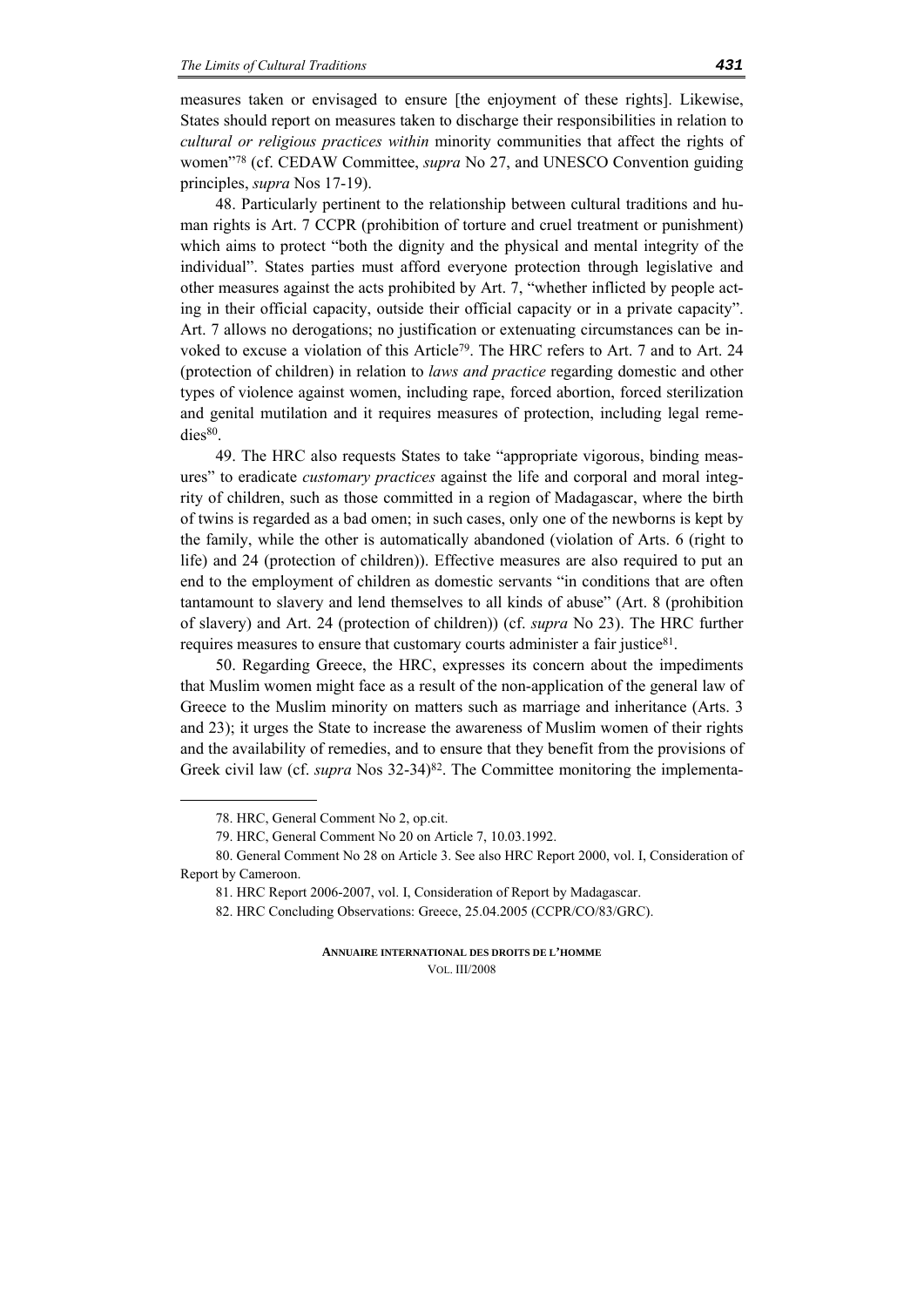tion of the *Convention on the Rights of the Child* expresses analogous concerns about the practice of Muftis, in case of separation of the parents, to grant the custody of children under a certain age to the mother and of children over a certain age to the father, without taking into account the interest of the child and without seeking the child's opinion<sup>83</sup>.

#### *b) Treaties applying in the African, American and Asian continents.*

*i) The African Charter on Human and Peoples' Rights* (African Charter), 1981.

51. The African Charter of the Organisation of African Unity (OAU)84 (*supra* No 10) is in force since 1986. Its objectives are "*freedom, equality, justice and dignity*" and it recognizes "that fundamental rights stem from the *attributes of the human being* which justifies their national and international protection". It also proclaims the *universality and indivisibility* of human rights; and reaffirms the adherence of African States to "the principles of human and peoples' rights and freedoms" contained *inter alia* in declarations, conventions and other *UN instruments* (Preamble)<sup>85</sup>.

52. While it proclaims every individual's right to "take part in the cultural life of his community" and makes "the promotion and protection of morals and traditional values recognized by the community" a duty of the State (Art. 17(2) and (3), the African Charter imposes on individuals the duty "to preserve and strengthen *positive African cultural values*" (Art. 29(7)). It also requires the elimination of any discrimination against women and the protection of women's and children's rights "*as stipulated in international declarations and conventions*" (Art. 18(3))<sup>86</sup> and enshrines the principle of the more favourable norm (Art. 60) (*supra* No 14).

53. The African Charter establishes an African Commission on Human and Peoples' Rights (African Commission) which it mandates to promote and protect human rights in Africa. The African Commission "*shall draw inspiration* from *international law* on human and peoples' rights", particularly, *inter alia,* from *UN instruments* (the UN Charter, the Universal Declaration and other relevant instruments sponsored by the UN and its Specialized Agencies whose the States parties are members) (Article 60). In order to determine the principles of law, it also takes into consideration other general or special international conventions to which OAU member states are parties and "*African practices consistent with international norms on human and people's* 

<sup>83.</sup> CRC/C/114 (2002), 777<sup>th</sup> meeting, 1.2.2002 (CRC/C/SR.777), paras. 144-145.

<sup>84.</sup> Websites of the AU http://www.africa-union.org and the African Court Coalition www.africancourtcoalition.org

<sup>85.</sup> Emphasis added.

<sup>86.</sup> Emphasis added.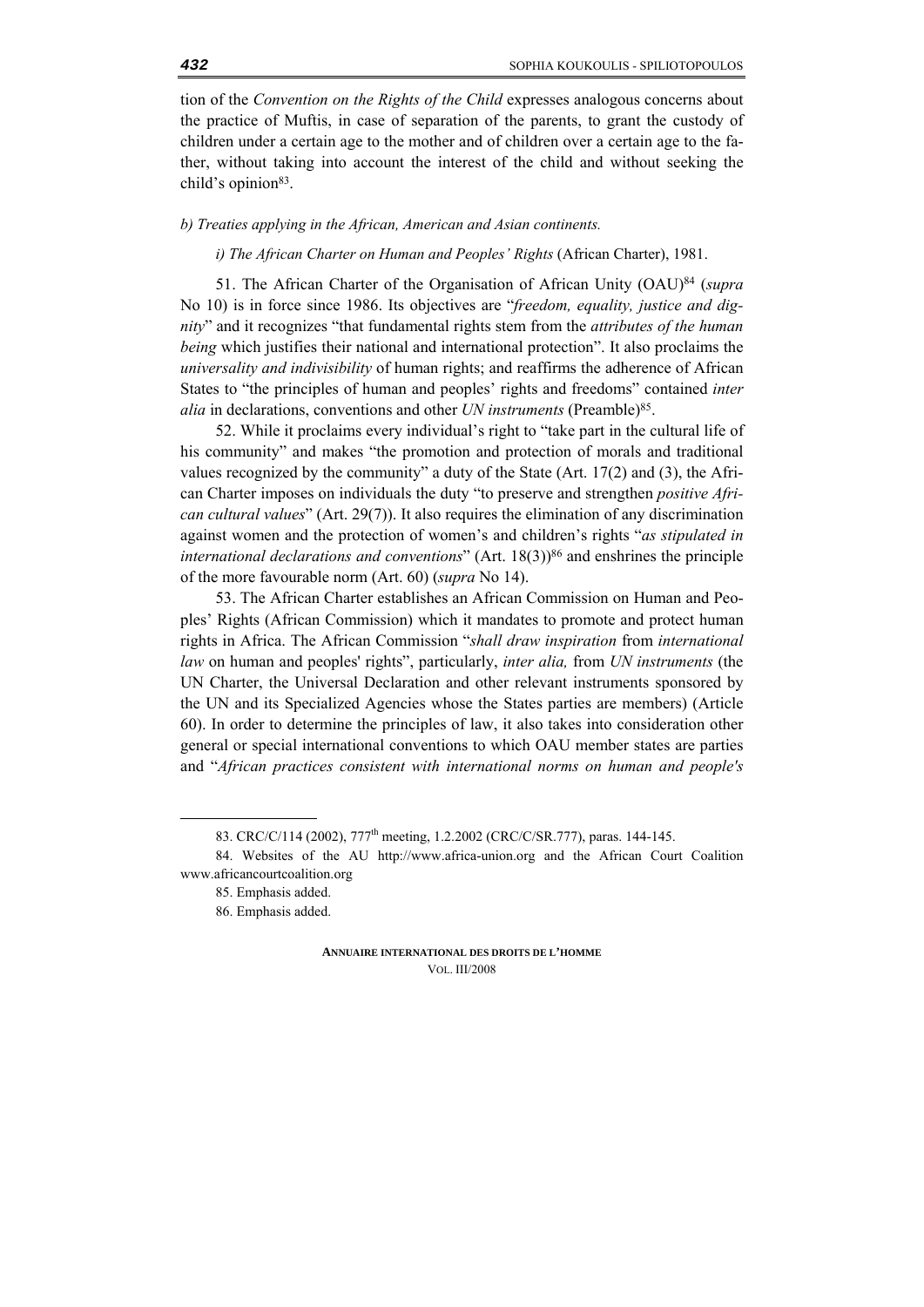*rights*" (Art. 61)<sup>87</sup>. Thus, the African Charter recognizes the limits on cultural traditions set by human rights (cf. *supra* Nos 18-19).

54. In the same vein, the African Commission, in a Resolution on the Situation of Women and Children in Africa<sup>88</sup>, expresses its concern about "the situation of women and children in Africa", as they are "victims of multiple human rights violations", and about "*the persistence of traditional practices that are harmful* to women and children in some African countries ("almoudou" children and genital mutilation)"89. Consequently, it urges Member States of the African Union (AU) (*supra* No 10), to ratify the Protocol to the African Charter on the Rights of Women in Africa and the CEDAW, and those who have ratified the CEDAW to withdraw their reservations.

55. The African Commission undertakes "Missions of Promotion" to African States, where it holds consultations with the authorities and representatives of civil society. The latter come out even in countries with authoritarian regimes where political activities are banned90. They complain, *inter alia*, about prevailing traditional practices which violate human rights, in particular those of women and children; widespread violence of all kinds; leniency of the courts towards perpetrators, difficulty for NGOs' to have access to public media, lack of awareness of the public about human rights<sup>91</sup>; abuses by the army and the police<sup>92</sup>; arbitrary imprisonment, civilian abuse by the authorities and political and military interference with the judiciary<sup>93</sup>. In several reports on such Missions, the Commission recommends to governments to *harmonize culture/customary law with positive law*94.

56. By a Protocol to the African Charter<sup>95</sup>, an African Court was established, with jurisdiction for "all cases and disputes submitted to it concerning the interpretation and application of the Charter, the Protocol and *any other relevant Human Rights instrument* ratified by the States concerned" (Art. 3). The applicable law includes "the

<sup>87.</sup> Emphasis added.

<sup>88.</sup> Done in Banjul, 4 June 2004, 71.ACHPR/Res.66(XXXV)04.

<sup>89.</sup> Emphasis added.

<sup>90.</sup> E.g. in Swaziland which is under an absolute monarchy, the King having abolished the Constitution.

<sup>91.</sup> See e.g. Reports of Promotional Missions to Burundi, February 2004; to the Seychelles*,*  July 2004; to Guinea Bissau*,* April 2005; to Lesotho, April 2006; to Mauritius, August 2006; to Swaziland, August 2006.

<sup>92.</sup> Report of the Mission to the Seychelles*,* op. cit.

<sup>93.</sup> Report of the Mission to Guinea Bissau*,* op. cit.

<sup>94.</sup> See e.g. Reports of Promotional Missions to the Kingdom of Swaziland, 21-25.8.2006; to the Mauritius, August 2006; to the Republic of Guinea Bissau, April 2005.

<sup>95.</sup> Protocol to the African Charter on Human and Peoples' Rights on the Establishment of an African Court on Human and Peoples' Rights, 1998.

**ANNUAIRE INTERNATIONAL DES DROITS DE L'HOMME** VOL. III/2008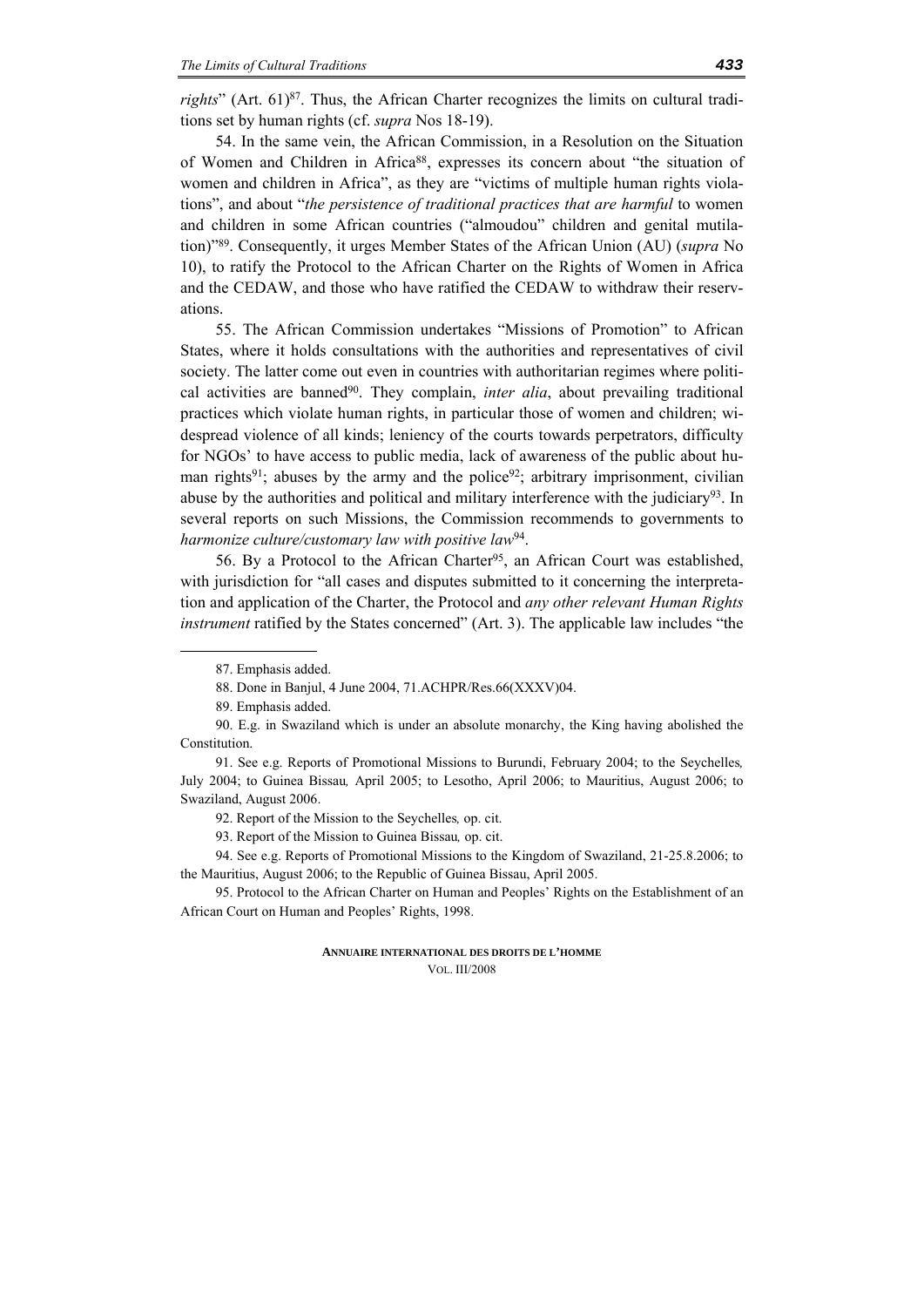provisions of the Charter *and any other relevant human rights instrument* ratified by the States concerned" (Art. 7). This Court was recently merged with the Court of Justice of the AU. Thus, a single Court, the African Court of Justice and Human Rights, came into being, which shall be the main AU judicial organ. Several of the provisions governing the operation of the latter Court are analogous to those regarding the African Commission (*supra* No 53): the applicable law shall include "*international treaties,* whether general or particular, ratified by the contesting States"; "*international custom*, as evidence of a general practice accepted as law"; and "the *general principles of law recognized universally* or by African States" (Art. 31(1)(a), (b) and (d)<sup>96</sup>. Thus, the universality of human rights is constantly reaffirmed.

#### *ii) The Ιnter-American and African treaties on women's rights,* 1994 and 2003.

57. The *Inter-American Convention on the Prevention, Punishment and Eradication of Violence against Women* (the Inter-American Convention), 1994, in force since 1995, and the *Protocol to the African Charter on Human and Peoples' Rights on the Rights of Women in Africa* (the African Protocol), 2003, in force since 2005 (*supra* No 10), include provisions which are very similar to those of the CEDAW. The second of these treaties refers to the CEDAW, along with the Universal Declaration, the two UN Covenants, "and all other international and regional conventions and covenants relating to the rights of women as being inalienable, interdependent and indivisible human rights", while it expresses the concern of the AU that "women in Africa still continue to be victims of discrimination and harmful practices" (Preamble). The first of these treaties refers to the Universal Declaration and "other international and regional instruments". Both treaties enshrine a *Right to Dignity*, which is *"inherent in a human being"* (Art. 4(e) and 3, respectively), and they prohibit every form of violence, including domestic violence (Arts. 3-6 and 4, respectively). Both treaties express the principle of the more favourable norm (Arts 13, 14 and 31, respectively) (*supra* No 14), and they require the eradication of negative stereotypes and practices.

58. The Inter-American Convention, in particular, enshrines the "right of women to be valued and educated *free of stereotyped patterns of behaviour* and *social and cultural practices* based on concepts of inferiority or subordination" (Art. 6(b)), and requires that States parties "amend or repeal existing laws and regulations or modify legal or *customary practices* which sustain the persistence and tolerance of violence against women" (Art. 7(e)). Furthermore, Art. 8(b) is analogous to Art. 5(a) CEDAW; it requires that States parties:

"modify social and cultural patterns of conduct of men and women, including

**ANNUAIRE INTERNATIONAL DES DROITS DE L'HOMME** VOL. III/2008

<sup>96.</sup> Protocol on the Statute of the African Court of Justice and Human Rights, 2008 (emphasis added).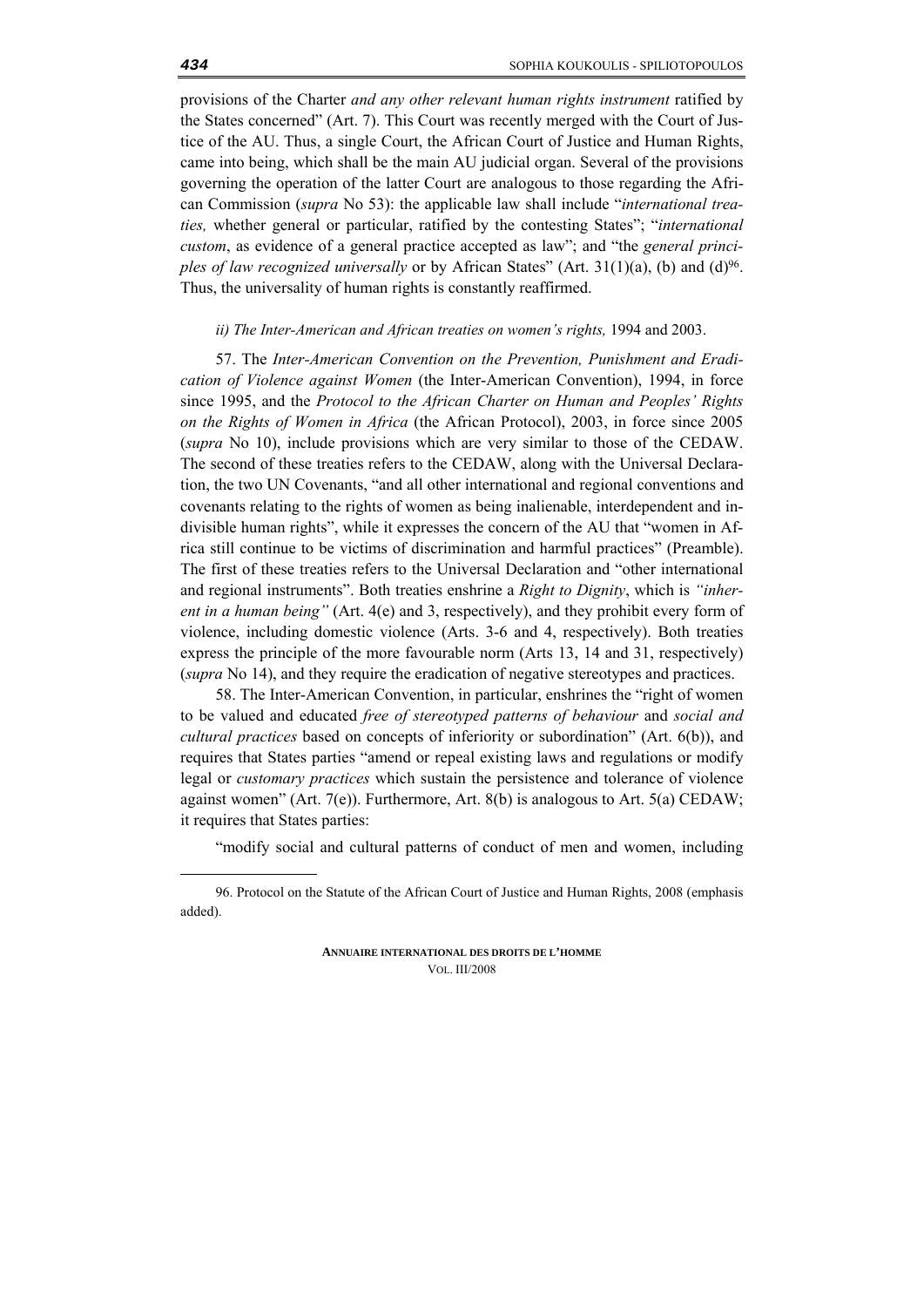<u>.</u>

the development of formal and informal educational programs appropriate to every level of the educational process, to counteract prejudices, customs and all other practices which are based on the idea of the inferiority or superiority of either of the sexes or on the stereotyped roles for men and women which legitimize or exacerbate violence against women."

59. In the same vein, Art. 4 of the African Protocol requires that State parties:

"eradicate elements in traditional and cultural beliefs, practices and stereotypes which legitimize and exacerbate the persistence and tolerance of violence against women".

It further requires the *"elimination of harmful practices"* (Art. 5), including *"all forms of female genital mutilation, scarification, medicalisation and para-medicalisation of female genital mutilation and all other practices".* 

Moreover, Art. 2(2)) is analogous to Art. 5(a) of the CEDAW (*supra* No 20); it stipulates:

"States Parties shall commit themselves to modify the social and cultural patterns of conduct of women and men through public education, information, education and communication strategies, with a view to achieving the elimination of harmful cultural and traditional practices and all other practices which are based on the idea of the inferiority or the superiority of either of the sexes, or on stereotyped roles for women and men."

60. The process for adopting the African Protocol was lengthy. During its elaboration certain countries expressed reservations on the text, some (such as South Africa) regarded the standards too low; others (such as Libya and Egypt) argued that it violated *Shari'a* law or were concerned about the legality of customary marriage (Kenya). The final text was, however, adopted without reservations $97$ . Art. 26(1) entrusts the African Commission, which also draws from international human rights law (*supra* No 53), with the monitoring of the Protocol, *via* periodic reports submitted by States parties in accordance with Art. 62 of the African Charter.

61. Articles 10-12 of the Inter-American Convention provide that its implementation is monitored by the Inter-American Commission of Women, which examines national reports, and by the Inter-American Commission on Human Rights (IACHR), established by the American Convention on Human Rights (AmerCHR), which receives petitions from persons or group of persons or NGOs for violations of both Conventions. As the Preambles of both Conventions refer to the Universal Declara-

<sup>97.</sup> BROWNLIE/GOODWIN-GILL, *Basic Documents on Human Rights*, op.cit., p. 1029.

**ANNUAIRE INTERNATIONAL DES DROITS DE L'HOMME** VOL. III/2008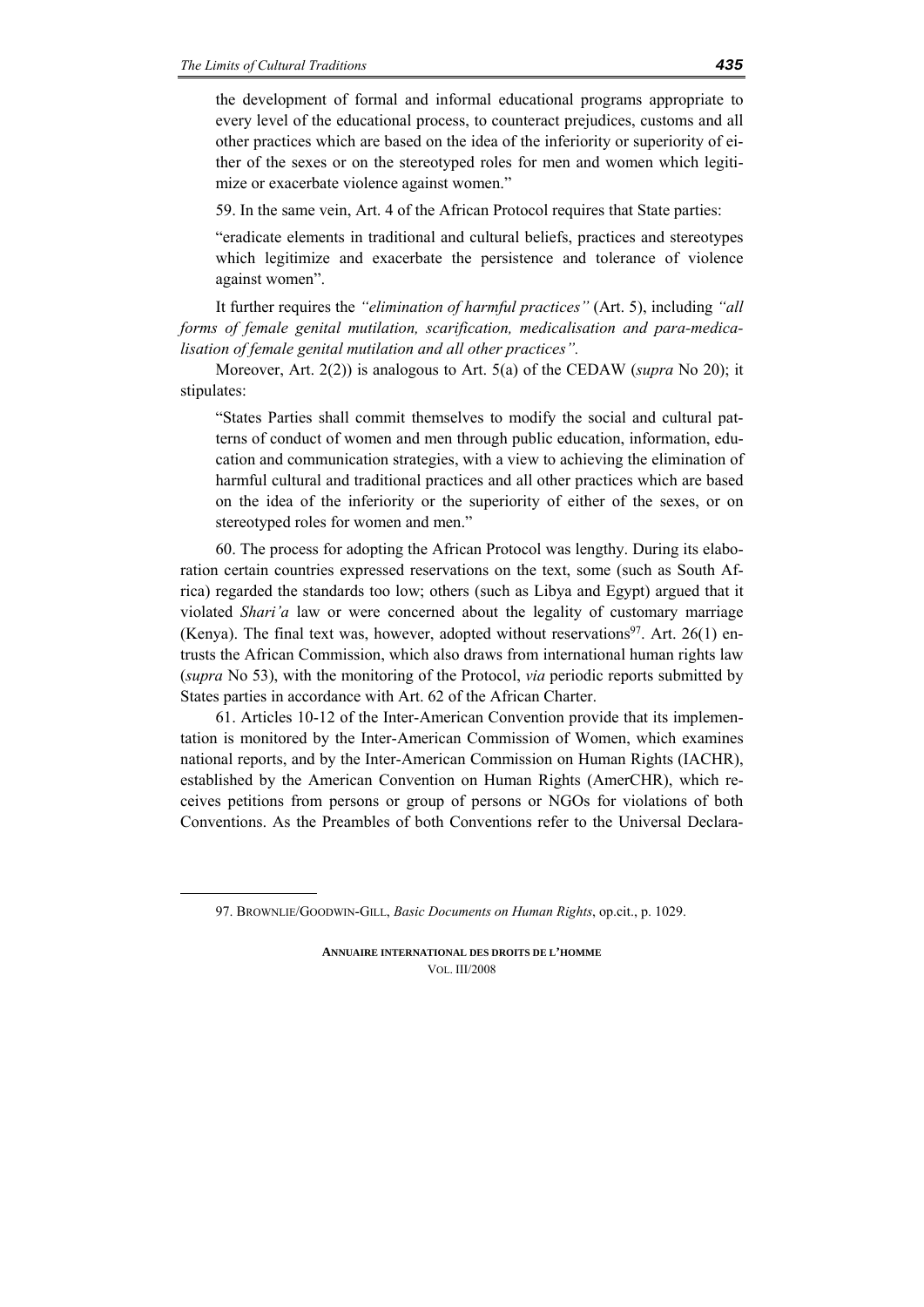tion and "other international or regional instruments", the latter Commission interprets them in the light of such instruments<sup>98</sup>.

*iii) The African Charter on the Rights and Welfare of the Child (African Children's* Charter), 1990.

62. The African Children's Charter expresses concern that "the situation of most African children, remains critical due (inter alia) to the unique factors of their *socioeconomic, cultural, traditional and developmental circumstances*" (Preamble). It requires that "*any custom, tradition, cultural or religious practice* that is inconsistent with the rights, duties and obligations contained in the present Charter shall to the extent of such inconsistency be discouraged" (Art. 1(3)); that "*the education* of the child be directed to (inter alia): fostering respect for human rights and fundamental freedoms with particular reference to those set out in the provisions of various African instruments on human and peoples' rights and international human rights declarations and conventions; the preservation and strengthening of *positive African morals, traditional values and cultures"* (Art. 11(2)).

63. It further requires that States parties "take all appropriate measures *to eliminate harmful social and cultural practices* affecting the welfare, dignity, normal growth and development of the child and in particular: (a) those customs and practices prejudicial to the health or life of the child; and (b) those customs and practices discriminatory to the child on the grounds of sex or other status, and "child marriage and the betrothal of girls and boys" (Art. 21(1) and (2)).

64. The African Children's Charter establishes a Committee on the Rights and Welfare of the Child, which shall promote and protect the rights enshrined in the Charter (Art. 42) and shall draw inspiration from *international human rights law*, particularly, *inter alia*, the Universal Declaration, the Convention on the Rights of the Child, and other UN instruments (Art. 46). Is also enshrines the principle of the more favourable norm (Art. 1(2)) (*supra* No 14).

#### *iv)* The Covenant on the Rights of the Child in Islam (Islamic Child's Covenant), 2004.

65. The Islamic Child's Covenant, adopted by the Organization of the Islamic Conference (OIC) (*supra* No 11)99, starts by invoking "Islamic efforts on issues of childhood, which contributed to the development of the UN Convention on the Rights

<sup>98.</sup> See e.g. IACHR, *Stalinski* v. *Honduras,* 15.10.2005; *Gayle* v. *Jamaica,* 24.10.2005; *Medina ν US,* 24.10.2005; *Sahli Vera et. ail. v. Chile* 10.3.2005 (interpretation of the AmerCHR in the light of the CCPR, the CERD, the CEDAW, the ECHR and ECtHR, HRC and International Court of Justice case-law) http://www.cidh.oas.org.

<sup>99.</sup> See the OIC website, www.oic-oci.org

**ANNUAIRE INTERNATIONAL DES DROITS DE L'HOMME** VOL. III/2008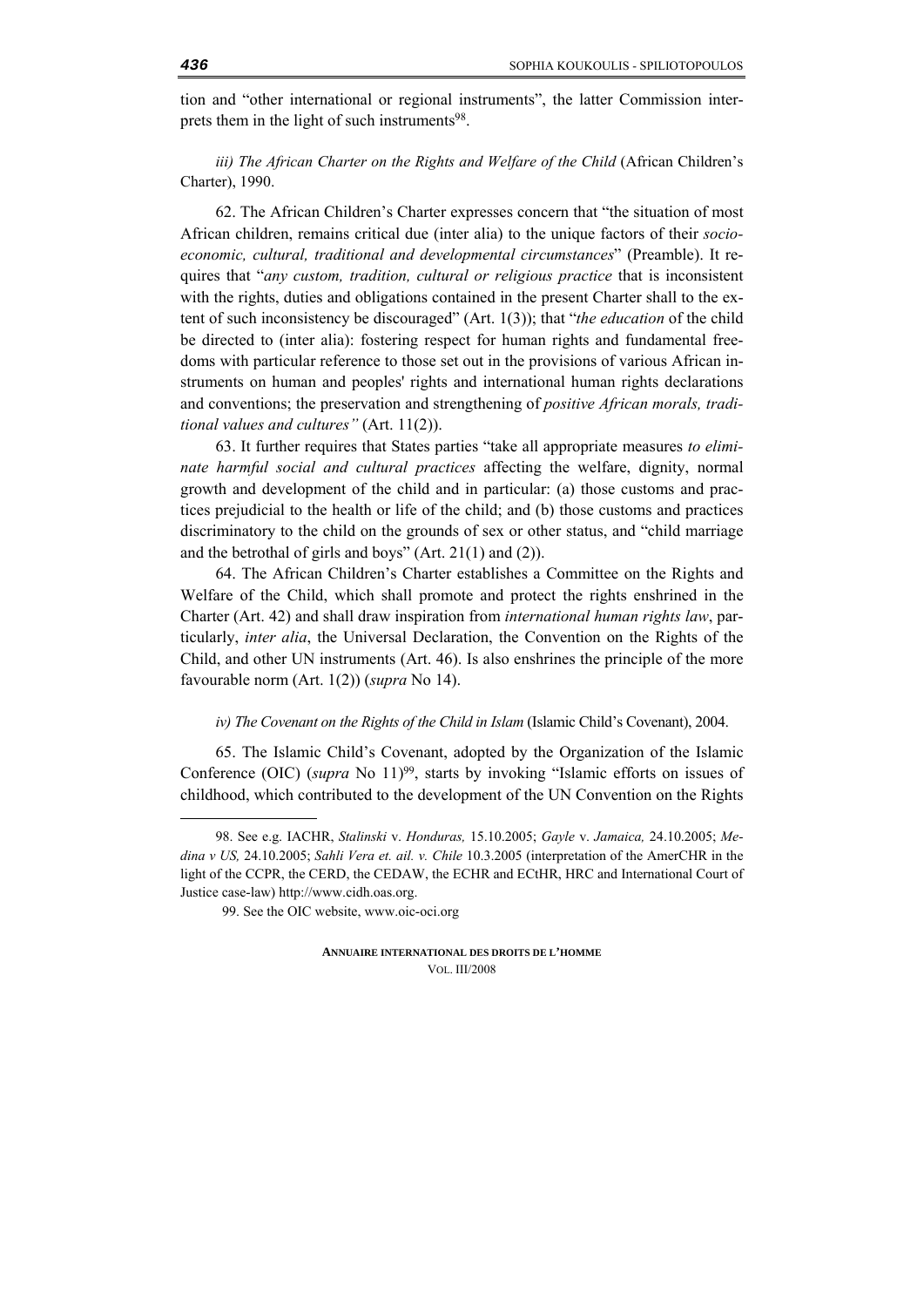<u>.</u>

of the Child" (Preamble). It further refers to OIC instruments along with "international conventions signed by [OIC] member states" and "the rights of the child in the provisions of the Islamic *Shari'a*" (to which its Articles repeatedly refer) and to "the historic role and civilisation of the *Ummah*<sup>100"</sup>, and it specifies that it affirms the human rights of the Muslim and non-Muslim child (Preamble).

66. The "principles" proclaimed by the Islamic Child's Covenant include respect for the Islamic *Shari'a* provisions and observation of "the cultural and civilizational constants of the Islamic *Ummah*" (Art. 2). The "obligations of the States" include respect for parents' and legal guardians' responsibilities and duties, "as required by *the child's interest"*, and States' obligation to "*end action based on customs, traditions and practices* that are in conflict with the rights and duties stipulated in this Covenant" (Art. 4). The Covenant also requires that parents, those legally responsible and States "protect the child from *practices and traditions* which are socially or culturally detrimental or harmful to the health, and from practices which have negative effects on his/her welfare, *dignity* or growth, as well as those leading to *discrimination* between children on the basis of sex or other grounds in accordance with the regulations and without prejudice to Islamic *Shari'a*" (Art. 20(2)) (emphasis added). These provisions obviously aim to meet the concerns of UN treaty bodies which we have mentioned (e.g. *supra* Nos 46, 48-50).

#### *v) The Arab Charter on Human Rights (revised)* (revised Arab Charter), 2004.

67. The first version of the Arab Charter, adopted by the Council of the League of Arab States (*supra* No 11) in 1994101, obtained no ratification. A revised version, adopted at the Summit of Heads of Member States of the League, in Tunis, in May 2004, entered in force on 15 March 2008. The First Civil Forum Parallel to the Arab Summit and other NGOs expressed many reservations regarding this text, considering that several of its provisions (such as those allowing the death penalty to be passed and carried out on minors if allowed under national law, and derogations to the right to life) were inconsistent with international human rights law.

68. The UN High Commissioner for Human Rights, whose office had provided assistance in the drafting of the text, welcomed its coming into force and called upon the Arab States to ensure that the Arab Committee for Human Rights, which will monitor its implementation, is independent and effective. However, she also recalled her concerns about the "incompatibility of some of its provisions with international

<sup>100.</sup> An *Ummah* is a community or a people. It is used in reference to the community of Believers or Muslims (Islamic Glossary, University of Southern California, www.usc.edu/dept/MSA/ reference/glossary.html).

<sup>101.</sup> See its text in http://www1.umn.edu/humanrts/instree/arabcharter.html.

**ANNUAIRE INTERNATIONAL DES DROITS DE L'HOMME** VOL. III/2008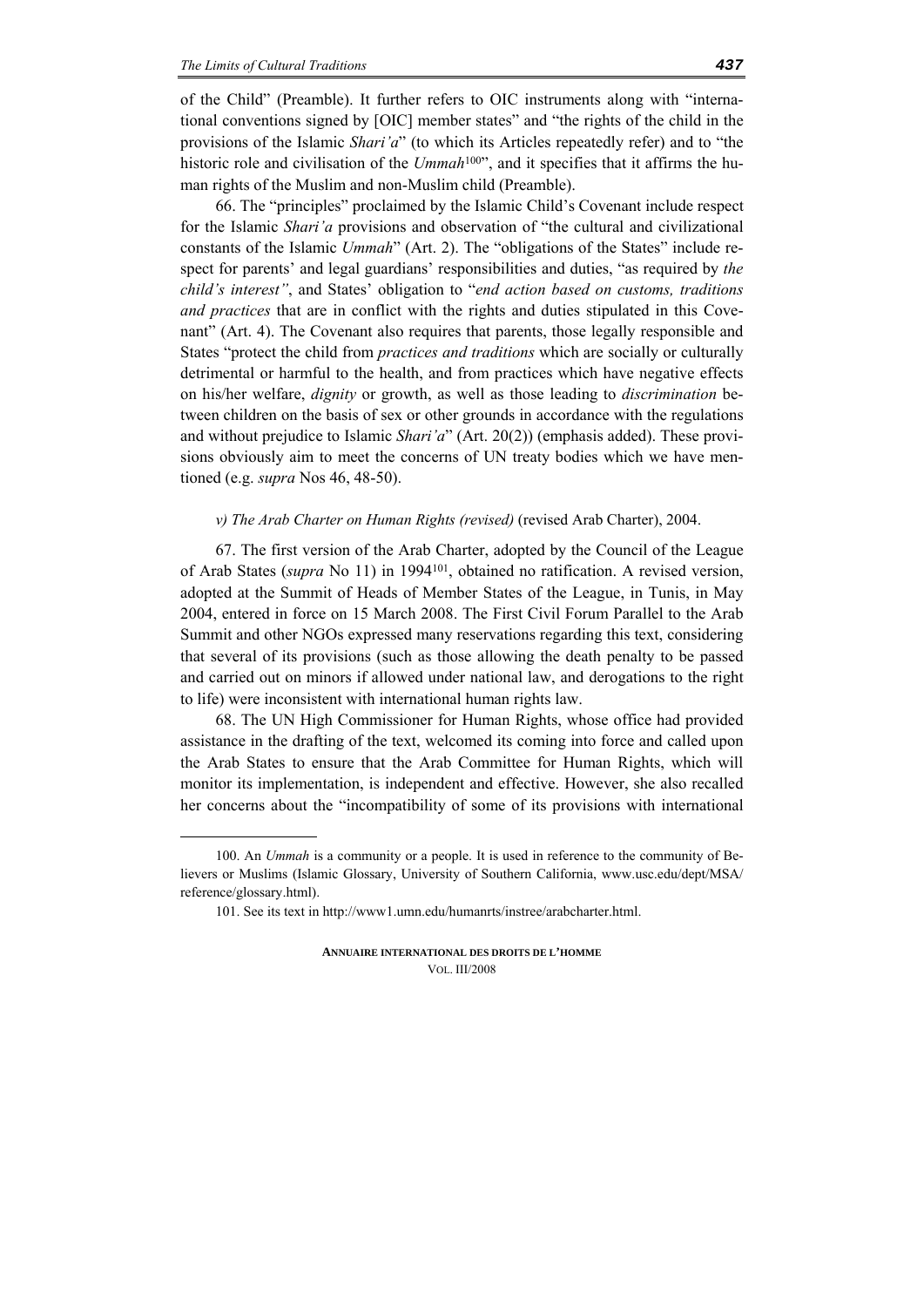norms and standards. These concerns included the approach to the death penalty for children and the rights of women and non-citizens". She also reiterated that "to the extent that it equates Zionism with racism […] the Arab Charter is not in conformity with General Assembly Resolution 46/86, which rejects that Zionism is a form of racism and racial discrimination". She declared that her Office "does not endorse these inconsistencies" and will "continue to work with all stakeholders in the region to ensure the implementation of universal human rights norms"<sup>102</sup>.

69. The revised Arab Charter "is based on the faith of the Arab nation in the *dignity* of the human person" and the "eternal principles of fraternity, equality and tolerance among human beings consecrated by the *noble Islamic religion and the other divinely-related religions*". It reaffirms the UN Charter and Universal Declaration principles and the provisions of the two UN Covenants, i.e. the International Bill of Rights (*supra* No 10) (Preamble, emphasis added).

70. The first version of the Arab Charter (Art. 2) included the standard, indicative non-discrimination clause that appears in the ECHR, the UN treaties, the American Convention and the African Charter. The revised Arab Charter adds certain grounds, but its list is exhaustive  $(Art. 3(2))^{103}$ ; it moreover contains a specific clause on equality of men and women, "within the framework of positive discrimination established in favour of women by the Islamic *Shari'a*, other divine laws and applicable laws and legal instruments" and requires that States parties "take all requisite measures to guarantee equal opportunities and effective equality between men and women in the enjoyment of all rights set out in this Charter" (Art. 3(3)).

71. Other clauses of the revised Arab Charter obviously aim to meet the concerns of UN treaty bodies, in particular the HRC and the CEDAW Committee, about *adverse customary practices*, to which we have referred. Examples include the prohibition of marriage "without the full and free consent of both parties" (Art. 33(1)); the prohibition of domestic violence, "particularly against women and children" (Art. 33(2); the requirements that "the child's best interests [be] the basic criterion for all measures taken in his regard" (Art. 33(3)) and provisions aimed at combating child labour by guaranteeing the child's right "to be protected from exploitation and from being forced to perform any work that is likely to be hazardous", with reference also to "the relevant provisions of other international instruments" (Art. 34(3)).

72. Notable novelties of the revised Arab Charter include provisions on social

**ANNUAIRE INTERNATIONAL DES DROITS DE L'HOMME** VOL. III/2008

<sup>102.</sup> See BROWNLIE/GOODWIN, *Basic Documents on Human Rights*, op.cit., p. 1070, and the website of the Office of the UN High Commissioner for Human Rights http://www.ohchr.org (statements of 24.1.2008 and 30.1.2008).

<sup>103.</sup> It prohibits "distinction on grounds on race, colour, sex, language, religious belief, opinion, thought, national or social origin, wealth, birth or physical or mental disability" (Art. 3(1) of the revised Arab Charter).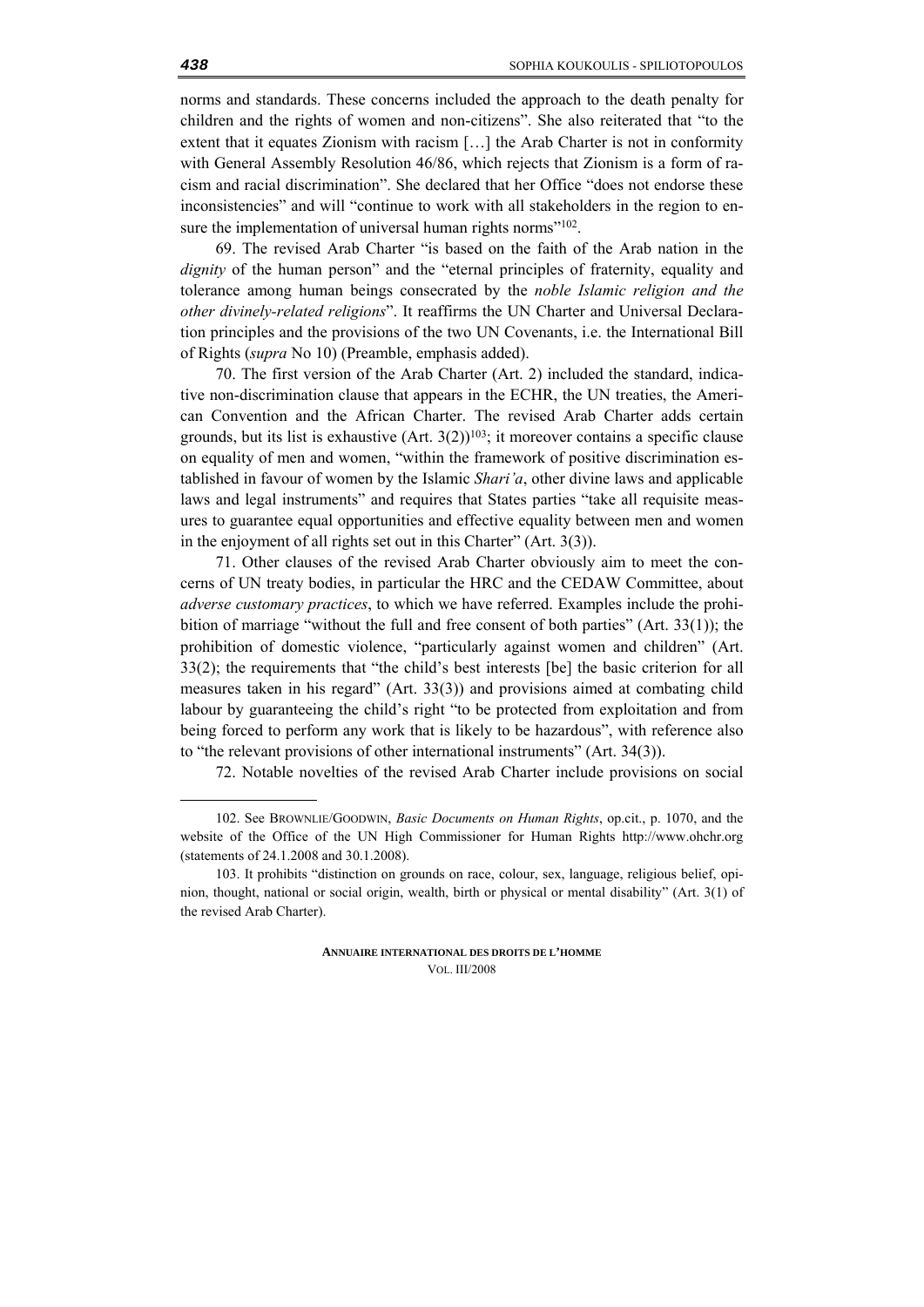rights obviously inspired by the Covenant on Economic, Social and Cultural Rights and ILO Conventions. These include a more elaborate right to work (Art. 34); a right to access to health care without discrimination of any kind and a requirement to suppress "*traditional practices* which are harmful to the health of the individual" (Art. 39); a right to education without discrimination "directed to the full development of the human person and to strengthening respect for human rights and fundamental freedoms" (Art. 41). These provisions are also obviously aimed at meeting treaty bodies' concerns about *harmful customary practices*.

73. Moreover, the revised Arab Charter enshrines the principle of the more favourable norm (*supra* No 14)104. Hence in fact, at least in some areas, it sets limits to adverse customary/ cultural norms, thus also facilitating the UN High Commissioner's task of ensuring the implementation of universal human rights norms in the region (*supra* No 66), the more so as Arab States are also parties to UN treaties.

#### *Β. The Vienna Declaration.*

<u>.</u>

74. The foundations, the universality and indivisibility of human rights and their function as limits to cultural traditions were solemnly reaffirmed by the 1993 *World Conference on Human Rights of Vienna*105. By a *Declaration* adopted unanimously, the 171 States participating in this conference recalled that "*all human rights derive from the dignity and worth inherent in the human person*" and that the Universal Declaration "*constitutes a common standard of achievement for all peoples and all nations*"; they *"reaffirm[ed] [their] solemn commitment to fulfil their obligations to promote universal respect for, and observance and protection of all fundamental rights and freedoms for all, in accordance with [international] instruments and international law"*; and they emphasized that "*the universal nature of these rights and freedoms is beyond question".* 

75. The Vienna Declaration, while drawing attention to *"the significance of national and regional particularities and various historical, cultural and religious backgrounds"*, and proclaiming that *"persons belonging to minorities have the right to enjoy their own culture, to profess and practice their own religion and to use their own language, in private and in public, freely and without interference or any form of discrimination"*, proclaimed that *"it is the duty of States, regardless of their political,* 

<sup>104. &</sup>quot;Nothing in this Charter may be construed or interpreted as impairing the rights and freedoms protected by the domestic laws of the States arties or those set forth in the international and regional human rights instruments which the States parties have adopted or ratified, including rights of women, the rights of the child and the rights set forth herein." (Art. 43).

<sup>105.</sup> UN, World Conference on Human Rights, Vienna 14-25 June 1993, Vienna Declaration and Programme of Action.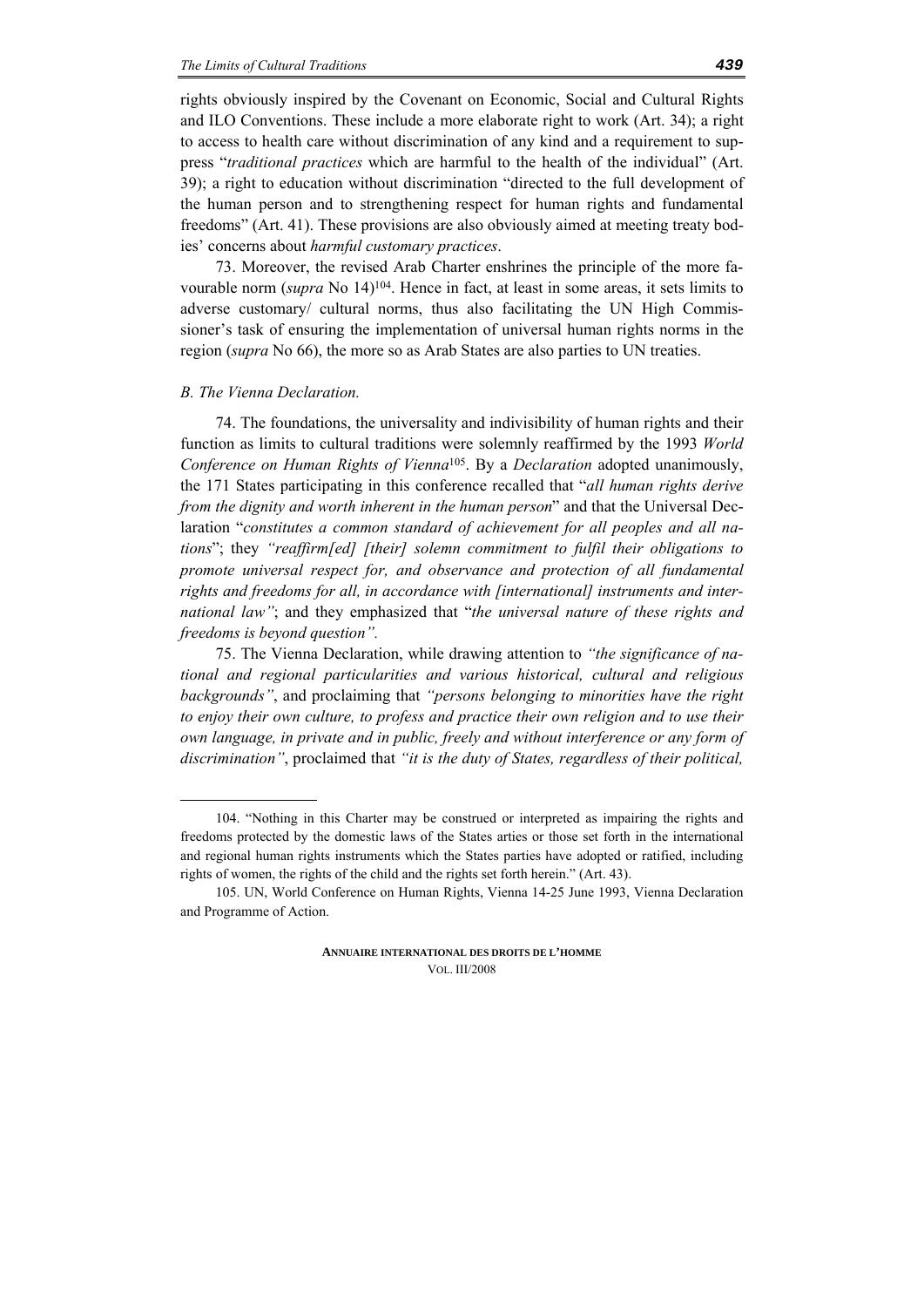*economic and cultural systems, to promote and protect all human rights and fundamental freedoms"*.

76. Furthermore, the Vienna Declaration stressed that *"the human rights of women and of the girl-child are an inalienable, integral and indivisible part of universal human rights"*; and *"priority objectives of the international community"*; it condemned *"gender-based violence and all forms of sexual harassment and exploitation, including those resulting from cultural prejudice and international trafficking'*, which *"are incompatible with the dignity and worth of the human person and must be eliminated".*

#### *C. The quest for human rights: a fundamental human endeavour.*

77. The importance of the Vienna Declaration as the reaffirmation of a common body or "trunk"106 of human rights of global scope is widely acknowledged. Moreover, the fact that 171 States, having various and heterogeneous political, socioeconomic and cultural backgrounds and systems*,* have proclaimed the universality and indivisibility of those human rights which some consider "European" rights or rights pertaining to a "western" or "Christian" culture comes as no surprise. It reflects the growing tendency for States around the world to adopt and become parties to international human rights instruments which proclaim as a common basis the principles of the UN Charter and the Universal Declaration and recognize their primacy over cultural traditions – a tendency which continues beyond the Vienna Declaration, as we have already seen.

78. This tendency is also strongly expressed in the framework of the "Euro-Mediterranean Partnership" (Euromed), established by the Euro-Mediterranean Conference of 27-28 November, in Barcelona, which brought together the Ministers of Foreign Affairs of the then 15 EU Member States and 12 Mediterranean non-member countries107. The "Barcelona Declaration" adopted by this Conference provided for a multilateral framework focusing on three aspects: a political and security aspect, an economic and financial aspect, and a "social, cultural and human aspect" which "aims to develop and promote understanding between cultures and exchanges between civil societies". The parties undertook to act in accordance with the UN Charter and the

**ANNUAIRE INTERNATIONAL DES DROITS DE L'HOMME** VOL. III/2008

<sup>106.</sup> E. DECAUX, *Droit international public*,  $5^e$  éd. Dalloz, 2006, n° 200.

<sup>107.</sup> Algeria, Cyprus, Egypt, Israel, Jordan, Lebanon, Malta, Morocco, Syria, Tunisia, Turkey, Palestinian Authority. After the 2004 UE enlargement all the new EU Member States joined the Partnership. See http://ec.europa.eu/external\_relations/euromed/index\_en.htm; Y. BEN ACHOUR, *Le relazioni tra la civiltà islamica e la civiltà occidentale*, IRIDE, anno XX, N° 51, maggio-agosto, 2007(Ed.Il Mulino); R. RHATTAT, *Du processus de Barcelone à la politique européenne de voisinage*, Revue du Marché commun et de l'UE, 2007, p. 100-107.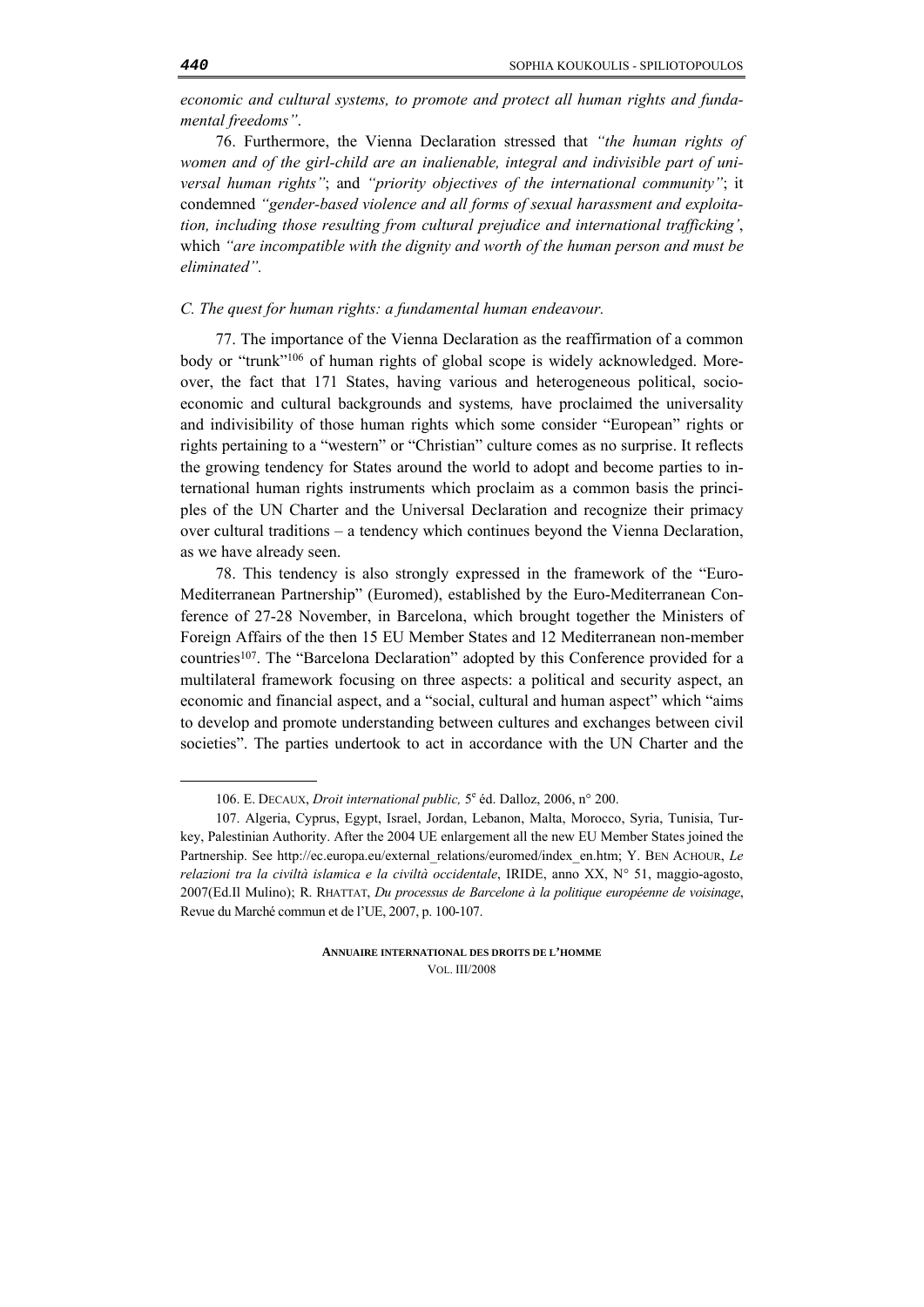Universal Declaration as well as with other obligations under international law. Respect for human rights and fundamental freedoms is reaffirmed. A Euromed Non-Governmental Platform, which was established in 2003 and convenes NGOs from around the Mediterranean in regular Civil Forums, in parallel with the Conferences of Foreign Ministers, has significantly developed the human rights aspect of Euromed, on the basis of international human rights instruments, in particular by putting pressure on governments to ratify and implement such instruments<sup>108</sup>.

79. There are often discrepancies between international commitments that a State has made and domestic law and/or practice. In such cases, human rights NGOs and groups, as well as individual activists contribute substantively to the international monitoring system by submitting shadow reports and complaints against States to competent international organs. The risk of persecution by authoritarian regimes does not deter them. Striking examples of such activity are shadow reports by NGOs or groups which denounce horrible crimes committed in their country by State officials or non-State actors with the acquiescence or even the "blessing" of State authorities, including the courts, on the pretext of respecting cultural/religious traditions<sup>109</sup>. The activity of the Euromed Non-Governmental Platform is also important.

80. In certain countries, the content of official periodic reports to treaty bodies is not made public and shadow reports are prepared "secretly mainly for security reasons". In such countries, groups and individual activists work independently (and are thus exposed to greater risks), as the establishment of NGOs is not allowed or genuine NGOs are silenced. The risks run by women, whether they are activists or not, are made clear, *inter alia*, by denunciations that State officials dealing with domestic violence victimize or maltreat complaining women<sup>110</sup>; that official institutions such as the "Religious Police or *Mutawwas*", using as a pretext the protection of public moralities and the combat against religious and moral decadence, follow women and persecute them for not adhering to religious norms such as hair, face and body covering111. It is also denounced that "quasi-official newspapers are defaming" human rights activists and journalists through "slander articles", which "provoke traditional sectors of the community" against them and lead to violence. Accusations of "infide-

<sup>108</sup> See the website of the Platform www.euromedi.org and reports on these Forums by S. DIMITROULIAS, in "La Gazette de l'AFEM" www.afem-europa.org.

<sup>109.</sup> Shadow reports and recourses can be found on the websites of the treaty bodies to which they are addressed (see also *supra* Nos 23-24, 30, 38).

<sup>110.</sup> See e.g. Congregation of the Sisters of the Good Shepherd, Alternative Report on Bolivia for the  $40^{\text{th}}$  CEDAW Session (2008).

<sup>111.</sup> Saudi Women for Reform, Shadow Report, op. cit.

**ANNUAIRE INTERNATIONAL DES DROITS DE L'HOMME** VOL. III/2008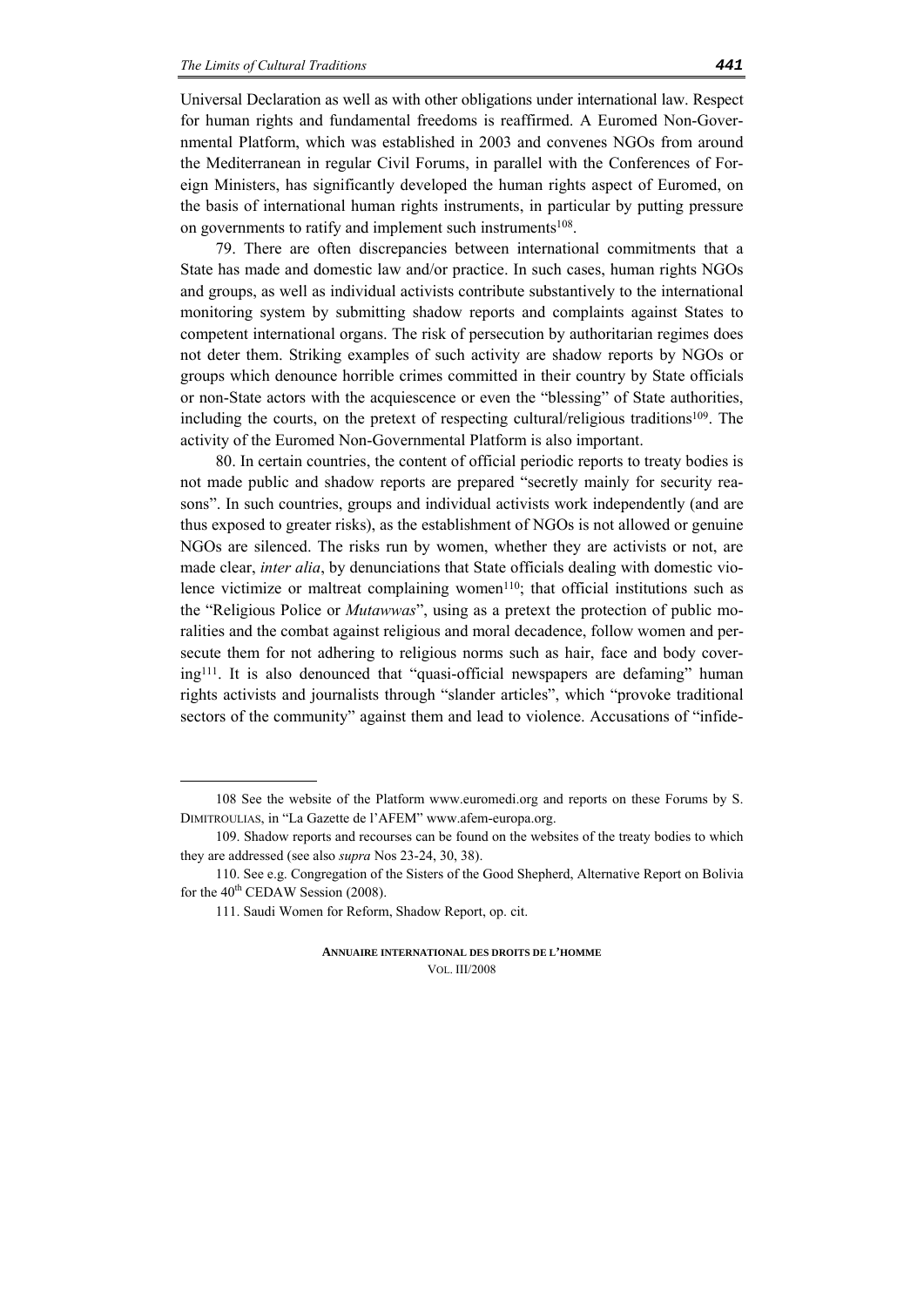lity and apostasy" are "a form of cultural violence that incites the community against activists and journalists and calls for their execution"112.

81. Examples of human rights activism are also provided by Reports of the African Commission on Human and Peoples' Rights on their Missions of Promotion, on the occasion of which they meet both local authorities and NGO representatives (*supra* Nos 53-55). The complaints of the NGOs are less detailed than shadow reports to UN treaty bodies and the findings of these bodies, but are in principle in accord with them as to the issues raised.

82. Individual activists, both men and women, are also fighting around the world for human dignity and human rights within very different socio-cultural contexts, and under even the most oppressive regimes; they prove through their struggle and their suffering or death the universality of classical human rights. Some of those that come to the attention of the international community are offered awards and support $13$ . Yet, the great majority are unknown; they fight, suffer and die in isolation.

#### **Concluding remarks.**

-

83.We have triedto explore some widely ratified human rights treaties sponsored by the United Nations and its specialized agencies, as well as treaties applying in the African,American andAsian continents.We have thusseen that, by becoming partiesto such treaties, States acknowledged that the dignity and worth of the human person is the foundation of human rights and they subscribed to their universality. Moreover, they agreed to modify or eliminate, as required by such treaties, attitudes and practices stemming from deep-rooted cultural and religious norms which are detrimental to human rights.They also accepted the control of international or regional treaty bodiesin thisrespect and the obligation to contribute to the task of these bodies. In so doing, they continuously acknowledge(directlyor indirectly) the universal character of human rights<sup>114</sup>.

<sup>112.</sup> Saudi Women for Reform, Shadow Report, op. cit. (prepared with the support of the UN Development Program and quoting names of persecuted activists).

<sup>113.</sup> E.g. "lawyers suffering for their human rights advocacy all around the world" receive the Ludovic Trarieux human rights prize from the European Bar Human Rights Institute (IDHAE), an "Observatory without borders monitoring attacks against lawyers all around the world": www.idhae.org and www.ludovictrarieux.org.

<sup>114.</sup> A characteristic example of the efforts of States to create a good image is provided by the Organization of the Islamic Conference (OIC, *supra* No 11): The Final Communiqué of the 31<sup>st</sup> Session of the Islamic Conference of Foreign Ministers (14-16.6.2004, Istanbul) "urged that the universality of human rights must not be used as a pretext to interfere in the internal affairs of States and flout their national sovereignty" and "condemned the decision of the European Union to denounce stoning as a penalty and what it calls inhumane punishments meted out by some Member States in compliance with Islamic *Shari'a*" (see Resolution of the Human Rights and Gender Equality Groupings of the INGOs holding participatory status with the Council of Europe, Strasbourg, 26-

**ANNUAIRE INTERNATIONAL DES DROITS DE L'HOMME** VOL. III/2008